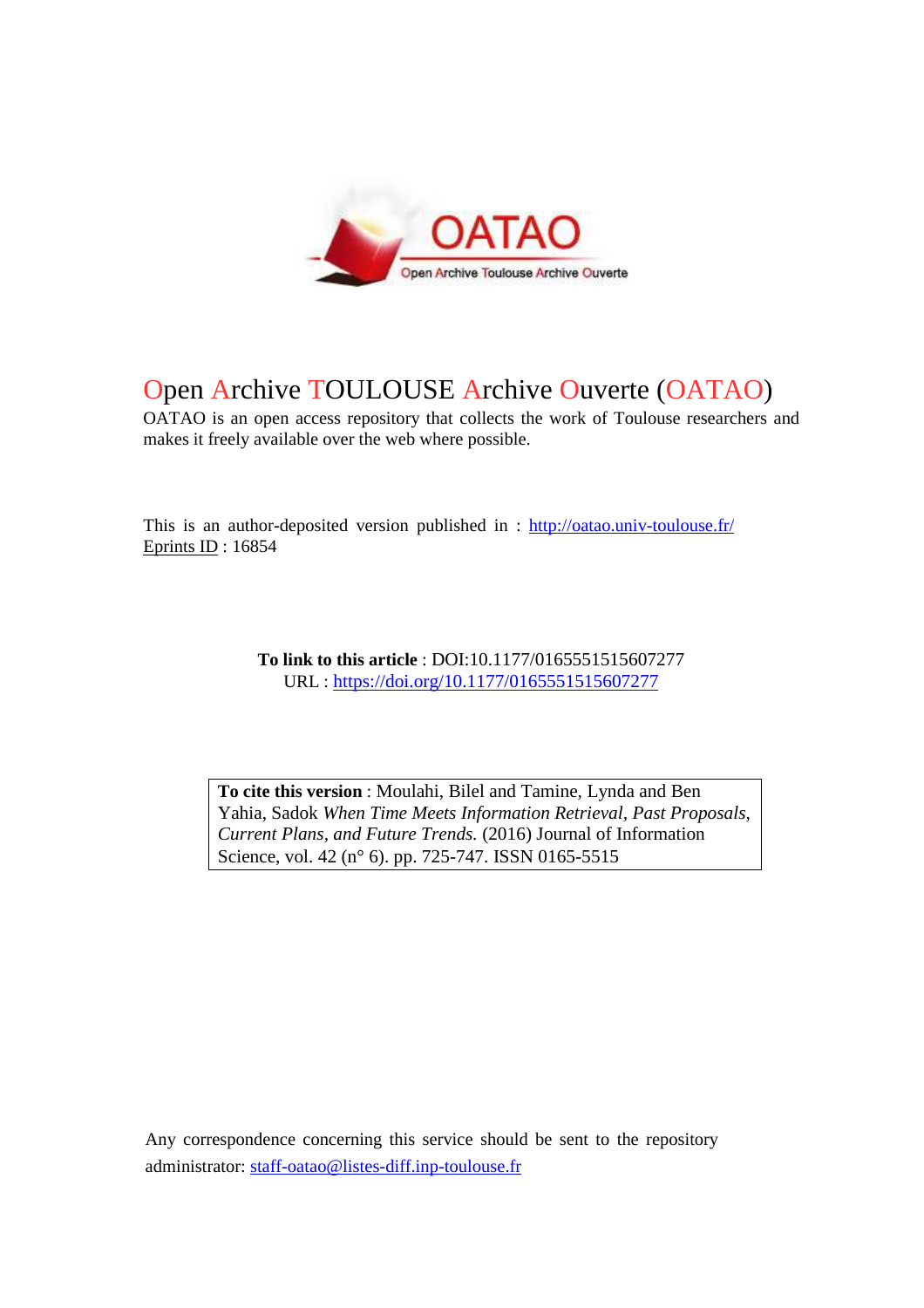# **When Time Meets Information Retrieval - Past Proposals, Current Plans, and Future Trends**

## **Bilel Moulahi**

IRIT Laboratory, University of Toulouse Paul Sabatier, France Faculty of Science of Tunis, University of Tunis El-Manar, Tunisia

## **Lynda Tamine**

IRIT Laboratory, University of Toulouse Paul Sabatier, France

# **Sadok Ben Yahia**

Faculty of Science of Tunis, University of Tunis El-Manar, Tunisia Mines-TELECOM Institute, TELECOM SudParis, France

## **Abstract**

With the advent of Web search and the large amount of data published on the Web sphere, a tremendous amount of documents become strongly time-dependent. In this respect, the time dimension has been extensively exploited as a highly important relevance criterion to improve the retrieval effectiveness of document ranking models. Thus, a compelling research interest is going on the temporal information retrieval realm, which gives rise to several temporal search applications. In this article, we intend to provide a scrutinizing overview of time-aware information retrieval models. We specifically put the focus on the use of timeliness and its impact on the global value of relevance as well as on the retrieval effectiveness. First, we attempt to motivate the importance of temporal signals, whenever combined with other relevance features, in accounting for document relevance. Then, we review the relevant studies standing at the crossroads of both information retrieval and time according to three common information retrieval aspects: the query level, the document content level and the document ranking model level. We organize the related temporalbased approaches around specific information retrieval tasks and regarding the task at hand, we emphasize the importance of results presentation and particularly timelines to the end user. We also report a set of relevant research trends and avenues that can be explored in the future.

## **Keywords**

Relevance; time; temporal queries; temporal ranking; timelines

# **1. Introduction and Motivations**

Searching valuable information in growing masses of data is still an open and thriving challenge in the community of information retrieval (IR). Alongside this progress, the Web users address the need of enhanced search facilities to effectively retrieve the resources that match their actual search intents. In order to provide the most relevant results to users, most state-of-the-art approaches rank documents by computing single scores separately with respect to one single objective criterion, expressing the documents topical overlap with the user's information need [1]. However, several studies stressed on the fact that relevance is a multidimensional concept that goes beyond this too simple topicality criterion towards a much richer set of relevance criteria [1, 2, 3]. This multidimensional property has been recently witnessed in many IR contexts to tailor the search results according to the given set of criteria as well as the IR application at hand [4, 5]. Specifically, the time criterion has already been the core concept of recent IR ranking models, given that most of documents include a high level of temporal information [6]. Besides, a large part of work, carried out

Corresponding author:

Lynda Tamine, IRIT Laboratory, University of Toulouse Paul Sabatier, 118 route de Narbonne, 31062 Toulouse Cedex 9 tamine@irit.fr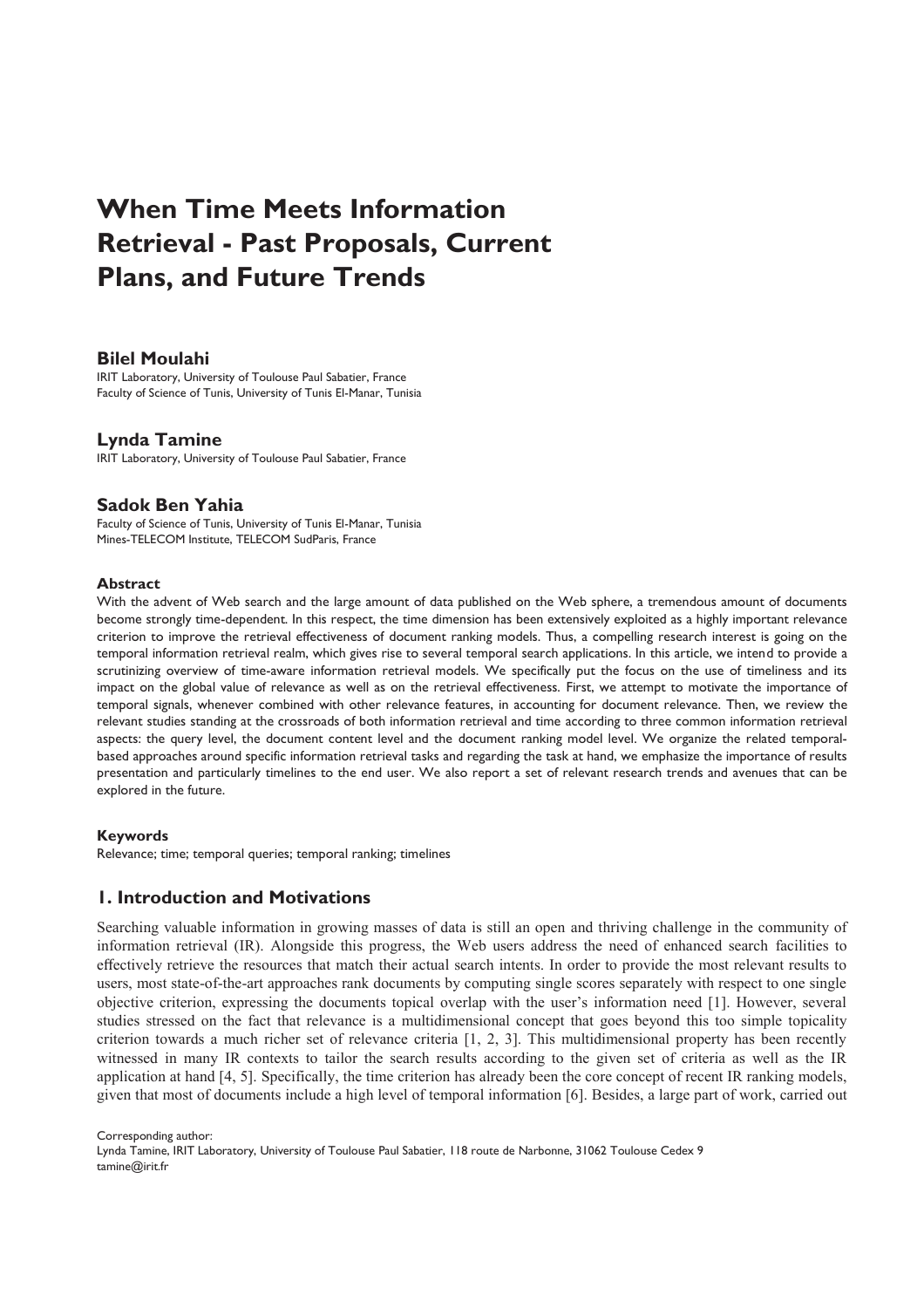into this scope argued that the search intent, behind queries and user search behaviour, change over time, so that the temporal information contained in the documents may be exploited to enhance numerous aspects of the Web. This issue has been recently tackled in real world search engines. For instance, the Google<sup>1</sup> search results on the query "Karim" Benzema" (*Cf.*, Figure 1) in the time period of the 2014 Fifa World Cup show a compact statistic table about the performance of "Benzema" in the tournament on the top of the page result, and below appears some recent related news. More interestingly, unlike the usual search results given as an answer to this kind of queries, the Wikipedia page of the player figures at the bottom of the documents result list.



**Figure 1.** Google search results on the query "Karim Benzema", accessed on June 2014.

To make matters more concrete, consider a user who enters the query "Michael Jackson". The latter may wish to find results about Michael Jackson's biography, his official website or some related news. However, as Michael Jackson's death was in 2009 (i.e., not recent) and the query is too short, it may be difficult to accurately find the users' intent behind the submitted couple of keywords or their sensitivity to time. Likewise, if we take another completely different query like "Cricket World Cup", it is not clear if the latter is about the 2015 Cricket World Cup or another previous or even future one. Thus, understanding and exploiting temporal indicators contained on queries and documents may be of potential benefit for search engines. Indeed, temporal information can be used to favour documents whose contents refer to a time period in the past as per the query "Michael Jackson", or more fresh documents such as that of "2015 Cricket World Cup". If a time is explicitly stated in the query, this information could be taken into account to decide whether to return data matching the query on that particular point time in the past, or earlier related information. Taking in consideration the information about time is becoming increasingly prominent in the literature [7, 8, 9].

State-of-the-art approaches are often based on ranking models encompassing time in a relatively crude manner. Most current methods sort the results based on the publication time of document content, or ask the user to restrict the results to a particular period of time. Other works include temporal factors in the core of the ranking model. A large number of productive research has followed so far this direction. All these methods give result to various domain applications within the Web search community ranging from temporal ranking to temporal summaries, spatio-temporal information extraction, temporal indexing, temporal dynamics, temporal clustering, to cite but a few.

In this work, we provide a comprehensive and a comparative overview of most important work on both time and IR. We adopt a categorization inspired from three basic IR components namely query, documents, ranking models and we additionally review the different techniques used to represent time-sensitive search results. There are some surveys studies concerning temporal IR on the past, where a set of representative methods for temporal document ranking were presented [6, 7, 10, 11]. Alonso et al. [7] and Nunes et al. [12] were, respectively, among the first to emphasize the exploitation of temporal information. Nunes et al. [12] proposed a classification of the sources of temporal evidence based on two groups, namely document-based evidence (i.e., features extracted from individual documents) and Web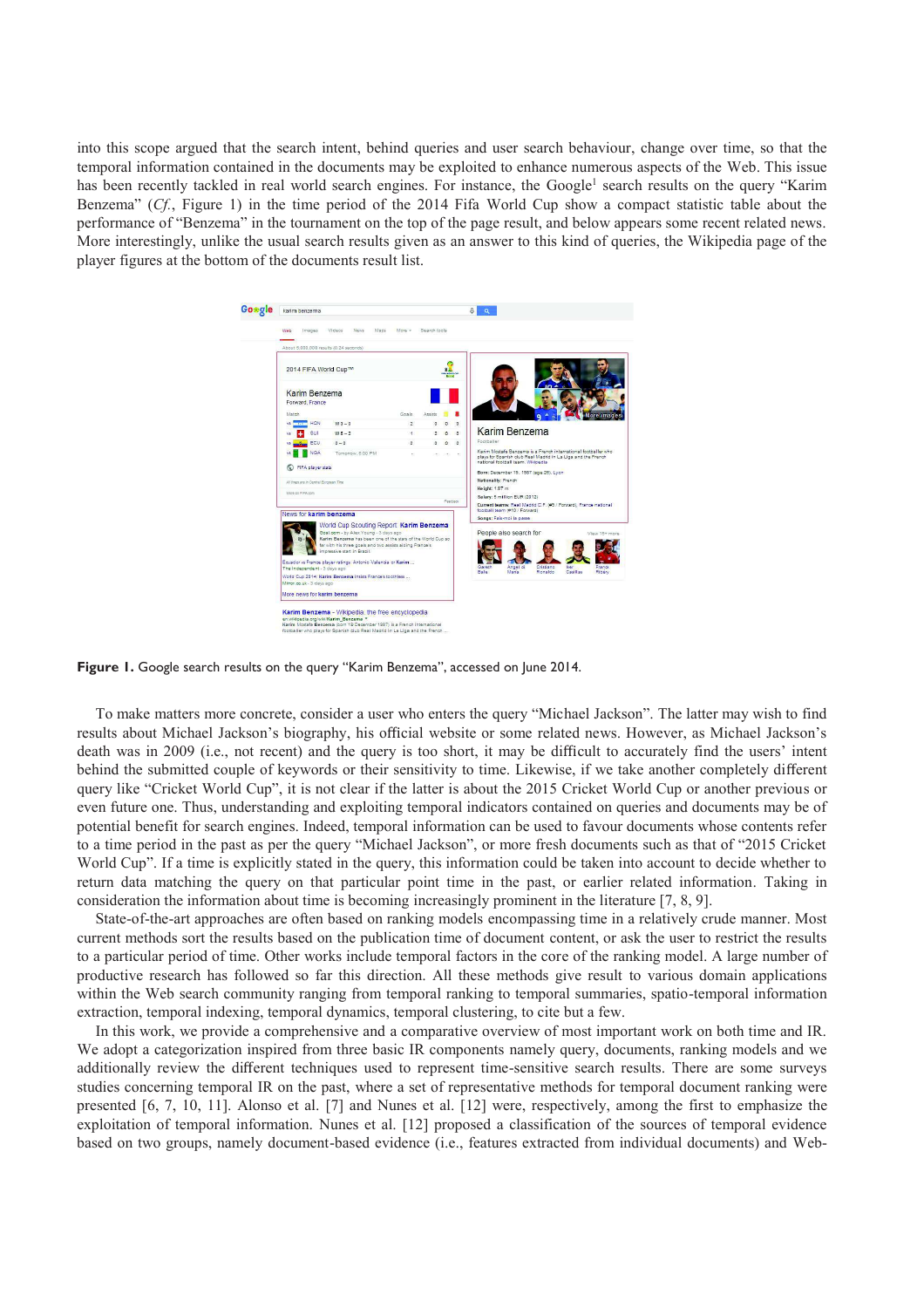based evidence (i.e., features obtained from the whole Web). Mathews and Kanmani [6] proposed a brief overview on T-IR systems. They distinguished two different methods namely, time-aware retrieval methods and temporal ranking methods. Recently, Campos et al. [11] provided a general overview on temporal IR as well as some related applications such as temporal clustering, temporal text classification, temporal search engines and future IR. The survey presented in this article is fundamentally different from the previous ones according to several points of view. First, our work is more general than those already carried out and is not only restricted to approaches proposed on ad-hoc Web search. We cover many IR related topics on diverse areas including traditional Web search, social search, mobile search and geotemporal search that heavily involve document ranking and time-aware IR. We present these studies according to four IR aspects: queries, document's contents, ranking models and result presentation. Second, the aim of our article is to provide a broad picture on timeliness from the IR perspective across various related domains. The focus is put regarding the aforementioned research axis and mainly from the query and ranking levels perspective. This could inspire researchers from other fields on how timeliness is important, and show them insight to what extent time-aware applications could also meet their specific research area. We also present the evaluation frameworks and techniques used in order to assess the effectiveness of these temporal IR (T-IR) methods and show the major results that emerged from them. We do not extensively compare these techniques in terms of their performance, because they have not been all tested on the same corpus. Nevertheless, we show the outcome of the most important challenges and tracks that focused on T-IR access models and techniques. We finally report some open, challenging and promising research directions. We note that by no means this work is meant to be exhaustive and to cover all T-IR domains. We refrain from detailing studies on Web crawling, Web archiving as well as temporal indexing and future IR. We only report some studies proposed into this scope that could affect query-document matching models from a typical IR perspective. A good overview of these topics can be found in Campos et al. [11].

The remainder of this paper is organized as follows. In the next section, we remind some definitions that will be of interest throughout the rest of the paper. Section 3 describes our general categorization of temporal information access methods. In Section 4, we review the state-of-the-art work based on this categorization. Then, we discuss how the evaluation of T-IR approaches is carried out in the literature and we present some of the most prominent evaluation tracks that focused on T-IR models and techniques. Finally, we review the research trends for future work.

# **2. Definitions and Terminology**

- *Query*. A query expresses a user's information need using generally a set of keywords [13, 14]. If a query contains explicit temporal expressions, it is classified into time sensitive queries. However, some time-sensitive queries may not contain any temporal expression and may also refer to different points in time. In this case, a temporal query understanding is crucial in order identify the time period to which the query refers to.
- *Document*. A document is frequently represented through a set of keywords [14] regardless of their origin of generation, e.g., a collection of Web-snippets, (micro)-blogs, bookmarks or even images or videos. A document could incorporate temporal signals, including temporal expressions, document publication time or document last-modified date, etc. In this work, we consider a document as a Web page or news article regardless of the generating source.
- *Time*. Time has been a prime motivation in many research areas. One of the most appropriate definitions for the IR realm is that defining it: "as a measure in which events can be ordered from the past through the present into the future, and also the measure of durations of events and the intervals between them"<sup>2</sup> . Events may be defined as items, facts or changes arranged in a time order and presented in texts, tables, charts or timelines. In traditional IR, time is often represented by documents timestamps (document creation time), query submission time or temporal expressions contained in documents or queries. The time dimension may be exploited within two main relevance criteria:
	- 1. *Recency*. Recency is a relevance criterion used in ranking models in order to boost newly published documents rather than older ones [15]. Recency could also refer to some types of queries where the user expects documents which are both topically relevant and fresh (timely). This criterion is usually computed as the difference between the document's publication time and that of the query timestamp.
	- 2. *Freshness*. There is no clear distinction between freshness and recency in the literature. Freshness can be interpreted in different ways depending on the nature of queries. For instance, for queries related to news, freshness is more concerned about documents reflecting new information [16]. However, for non-temporal queries, freshness is interpreted as the recency of pages.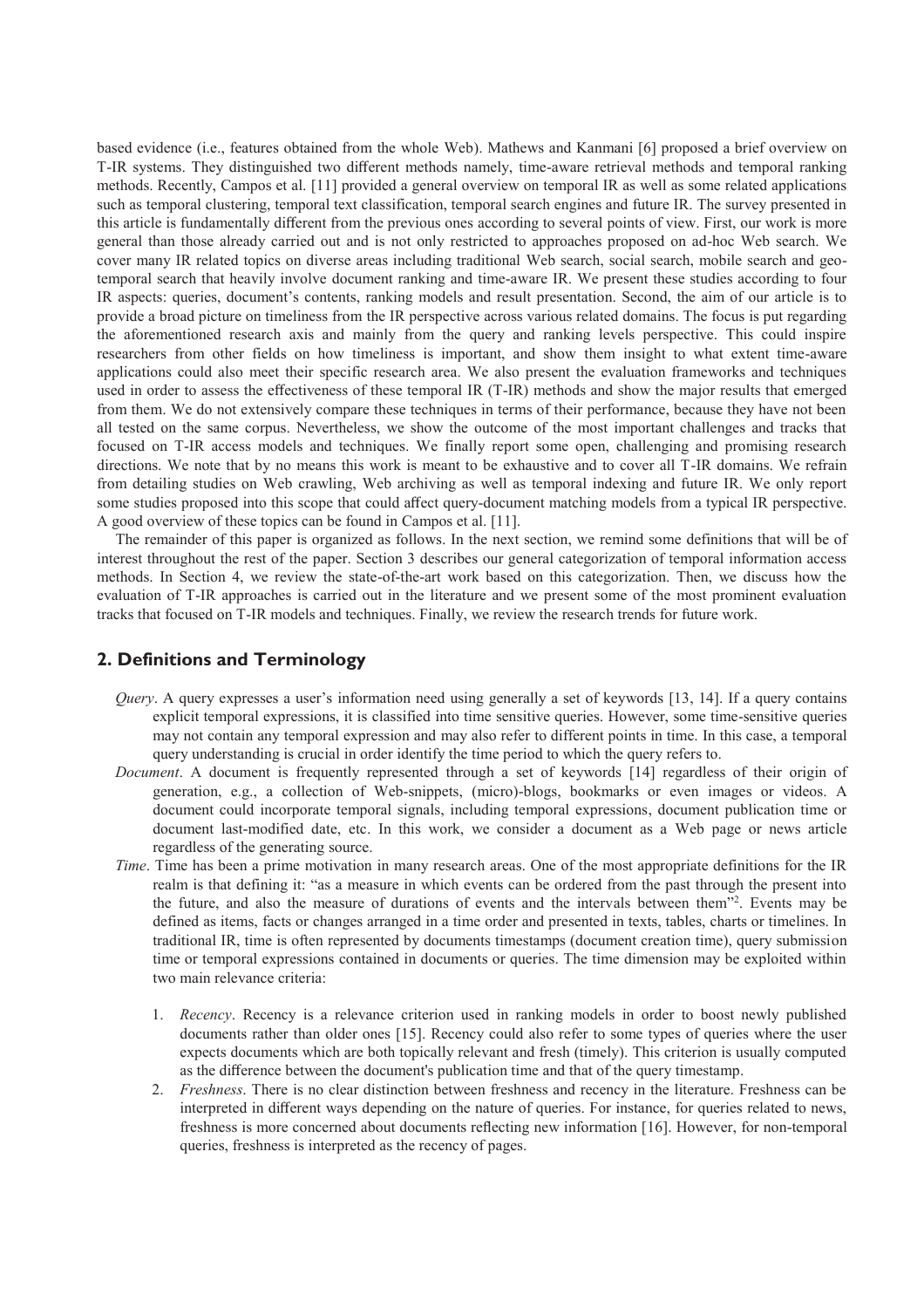*Temporal Information Retrieval − Temporal Ranking.* Temporal IR is a research area that aims to retrieve temporal relevant documents. Mathews and Kanmani [6] identified two interesting subareas in this field: Time-Aware Retrieval Models (T-R Model) and Temporal Ranking (T-Rank). In time-aware IR, there are two main temporal features: document timestamp and temporal relevance of the document content. Whereas, in temporal ranking, time is either taken into account directly in the ranking model or through models that aim to understand the query nature and address the ranking according to its type. In the remainder, we don't make distinction between temporal ranking and time-aware IR.

# **3. Time-Aware Information Retrieval: A General Classification**

Regarding the recent research focus on time and relevance, we can distinguish three main categories of approaches: time at the query level, time within documents and time as a factor within a ranking model. Our classification comes from the general schema of typical IR models. In Figure 2, we show each of these components through their connection with time.



**Figure 2.** General Framework of the T-IR area.

Besides the three major components emphasized in Figure 2, we also present the impact of time on search result presentation. Along with each component, we highlight the most commonly prominent time-dependent applications. For instance, one of the widely encountered problems when it comes to dealing with time at the document content level, is the extraction of the temporal expressions therein. Similarly, a close problem when responding to time-(in)sensitive queries is the query understanding [17], in order to identify relevant time periods corresponding to queries. To further ease the presentation of our overview of studies on T-IR regardless of the IR application at hand, we briefly describe the levels at which "time" may be incorporated or exploited as a relevance criterion or a feature to tailor the search results:

*Time on the query level*: in this category, the focus is specifically put on the query. The primary aim is often to understand the temporal intent behind user queries and tailor the retrieval model based on the query dynamic or query type. The main challenge here is to identify the time-period the queries refer to and to deal with query temporal ambiguity, i.e., especially when considering queries without any temporal expression or those that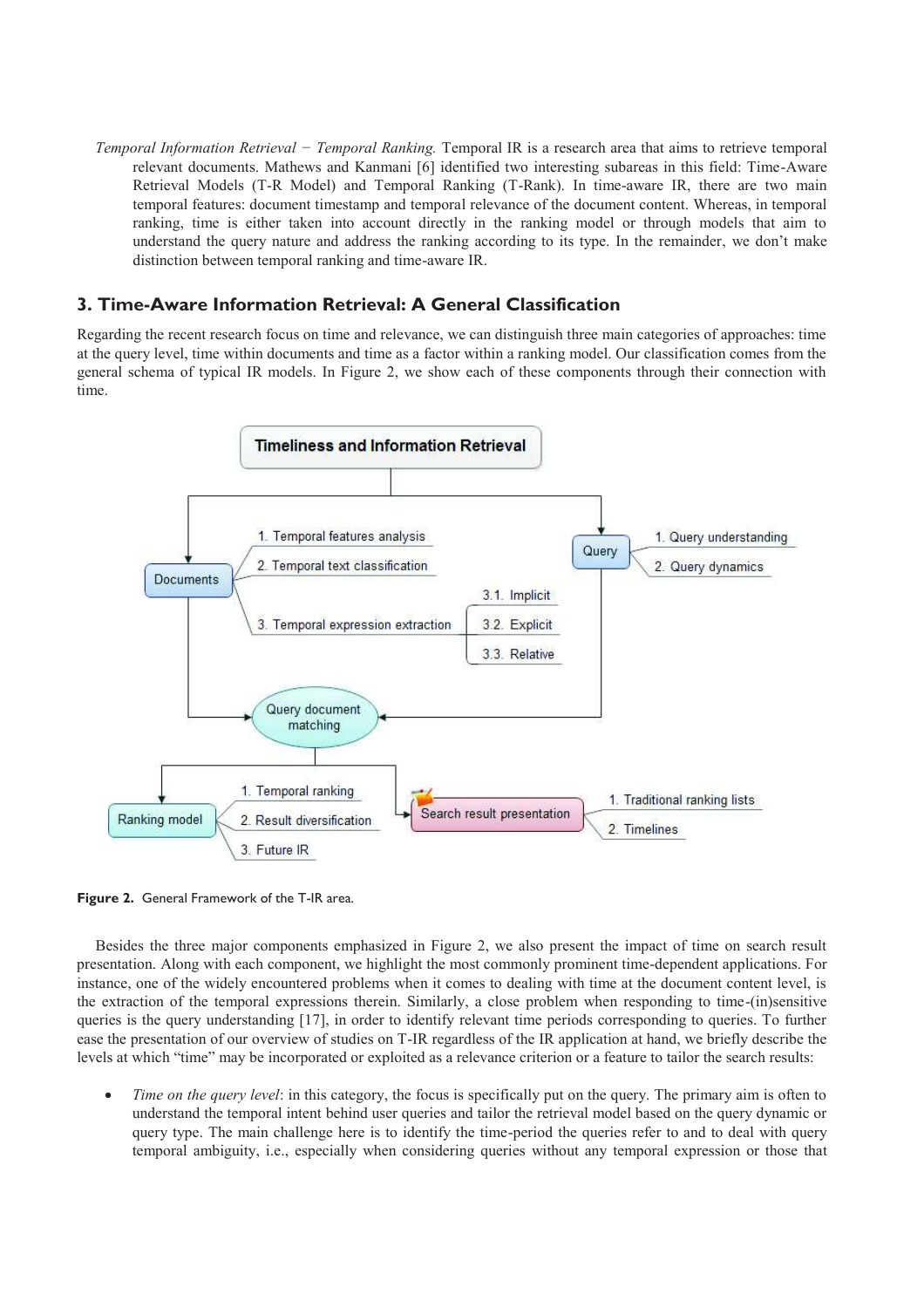could refer to many time points [18]. This category witnessed successful applications to areas as diverse as temporal query understanding, temporal dynamics and query processing, etc. Exploring these issues may enhance the retrieval effectiveness and help understand the information goals behind queries. For instance, modelling and predicting the change in queries that people issue (query dynamics) and the number of times that URLs are clicked for that query over time could help in estimating trends, periodicities and predicting the future.

- · *Time on the document content level*: in this second category, research studies handle temporal information existing on the document contents level. The first challenge here is to find the best ways to represent the temporal expressions contained in documents in natural language. Then, the second challenge consists in identifying, extracting and normalizing these temporal expressions [19]. These temporal descriptors could be extracted and anchored in time for explicit document exploration purposes. We could distinguish between explicit, implicit (e.g., names of holidays), and relative temporal expressions [10]. It is worth of cite that difficulties often arise when dealing with implicit (e.g., "Independence day") or relative temporal expressions (e.g., "today"), while the use of explicit temporal expressions is straightforward.
- · *Time on the document matching level*: this category gathers works on temporal retrieval area or time-sensitive ranking, where temporal relevance attributes are encompassed into the core of the ranking model [20,21]. Studies in this category are closely related to those laying within both the first and second categories, given that time-based ranking models could be induced thanks to the temporal nature of queries. Here, the challenge is to leverage the traditional IR models where documents are basically ranked according to their creation time to more enhanced time-aware ranking models. To tackle this challenge, models often integrate these features into query-likelihood language modelling approaches or linear combination mechanisms of textual and temporal parts of the documents and/or queries [21]. On the other side, future IR, which fall into ranking models as depicted in Figure 2, focuses on future related information such as news about a new product to be released, information about an upcoming event, etc.

## **4. Literature Review: Analysis of Time-Aware Information Retrieval Approaches**

In this section, we present a comprehensive overview of almost existing time-aware IR access methods. More specifically, we are interested in temporal-aware information access models especially from the query and ranking level perspectives. To do so, we select the most relevant research papers in the literature according to their impact on timeliness across various related domains. Figure 3 illustrates the time relationship to different temporally-aware IR areas. The figure depicts to what extent time is exploited in each IR area. Considering notions of clusters, each circle represents a range of work done in a particular IR area. The circle time represents any temporal evidence or feature that could be of benefit in IR systems. As can be see seen from Figure 3, many works fall under more than one IR task. For example, work on social web search may be considered as part of social, traditional and geotemporal search. Temporal evidence may be used at the intersection of all of these IR areas. The cluster size presents the amount of significant research papers carried out in each field. Although Figure 3 is not drawn to scale by any measure, it only provides a schematic view of how time could be encompassed in various IR tasks. In the following, we will discuss the implications of the integration of this concept on the performance of IR systems in each of the presented areas.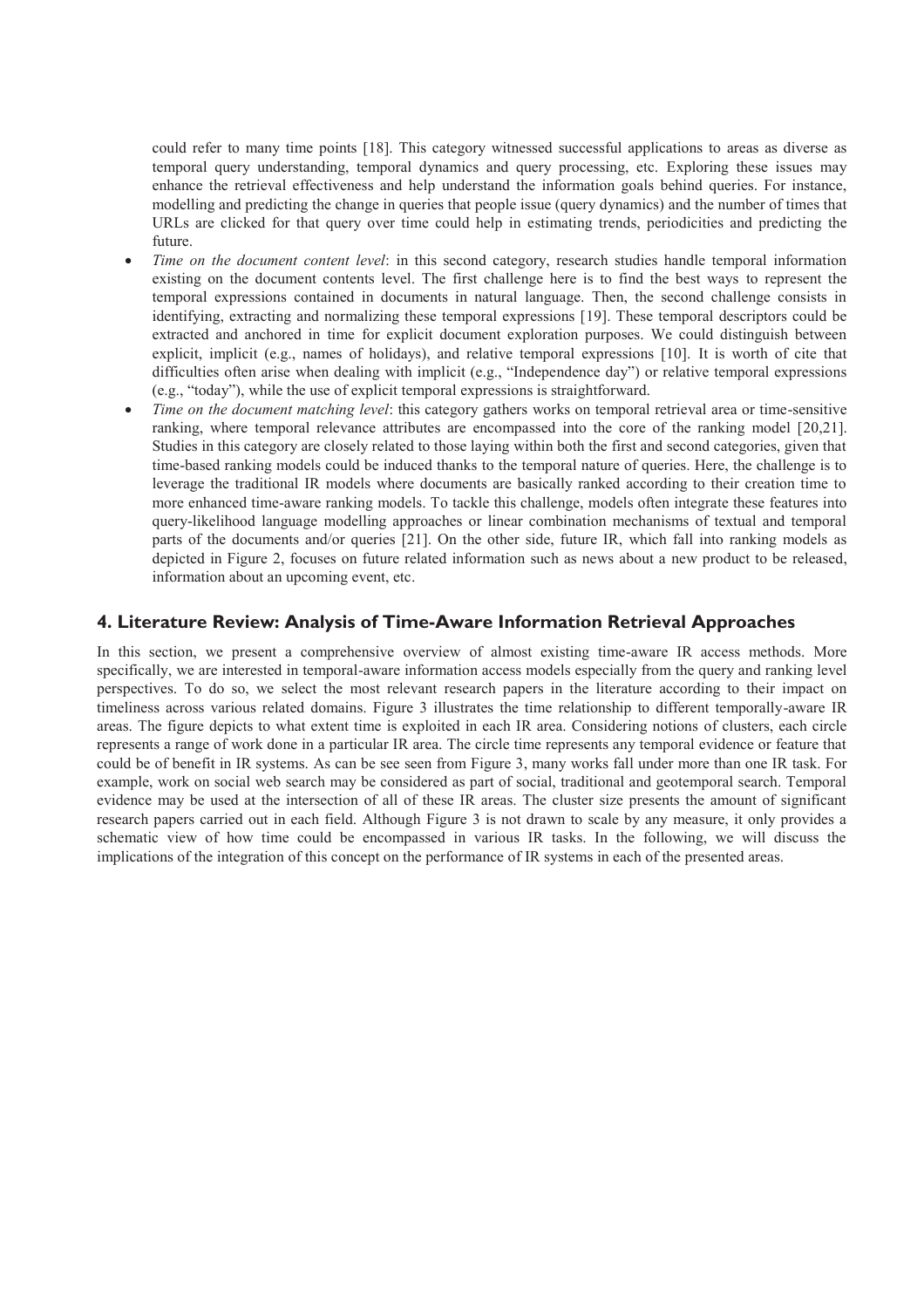

**Figure 3.** Time relationship to various IR areas.

#### *4.1. Traditional Web Search*

In traditional Web search, people usually aim to find relevant information satisfying informational, navigational or transactional goals [22]. Informational search is intended to find information about a specific topic, whereas in navigational search, users often look for a specific website in mind. Transactional search is intended to perform a Webmediated activity. Whenever ranking documents in response to a user need, there are a variety of temporal query and document signals that may be used to tailor the user search results.

In the following, we describe the relevant work carried out in the scope of traditional Web search from the query, document and temporal ranking level perspective. Then, we report a summary of all of these works depending on the class of query, the ranking model and the used datasets.

#### 4.1.1. Time at The Query Level

Recent research on Web search showed that a lot of Web queries contain, either implicit or explicit temporal expressions. An analysis of Web user query logs shows that 7% of Web queries have temporal intent implicitly provided [17]. Jones and Diaz [18] identified three temporal general types of query profiles: atemporal, temporally unambiguous and temporally ambiguous. Atemporal queries refer to non-time sensitive queries (e.g., "Amazon"). While temporally unambiguous are those referring to a precise time period (e.g., "2015"), temporally ambiguous ones are those pointing to different points of time (e.g., "US open tennis"). For example, a query containing an explicitly stated time period such as "Australian Open Tennis Championships 2015" might only be matched with documents published at this particular period "2015". However, for many queries, this time expression is not usually specified. Nunes et al. showed that only 1.5% of queries are explicitly provided with temporal criteria [19]. Consider the query "Michael Jackson", the latter might be (implicitly) about articles published in (or before) the period of June 25, 2009, the date of death of Michael Jackson. However, it can also be about documents (articles, news, videos) related to his death anniversary or even his new song "Never felt so good" firstly released on May 2, 2014. Thus, the relevant time interval for the query remains unclear. Instead of placing the burden on the users to explicitly deal with time when querying, a great deal of research has been done in order to understand the temporal nature of queries and systematically handle all of its families.

*Roadmap.* In the following, we present the most representative work regarding two main research directions, namely query understanding and query dynamics, with respect to the schema presented in Figure 2 (*Cf*., Section 3). The impact of these studies on the ranking process will be discussed at the document-query matching level (*Cf*., Section 4.1.3).

The first line of research concerning query understanding aims to understand the temporal intent behind user queries. We present two main types of queries that have been extensively studied in the last decades.

*Recency-Oriented Queries.* Recency queries are those occurring right after breaking news or more recent events such as "Charlie Hebdo newspaper shooting", "Ebola virus disease", etc. The work of Li and Croft [20] was among the first researches in handling recency-oriented queries. Queries are classified based on the temporal distribution of documents over a collection of TREC queries (from volume 4 and volume 5). Dakka et al. [23] defined a time sensitive query over an archive of time stamped news documents as: "queries for which relevant documents are not spread uniformly over time but rather tend to be concentrated in restricted time intervals". If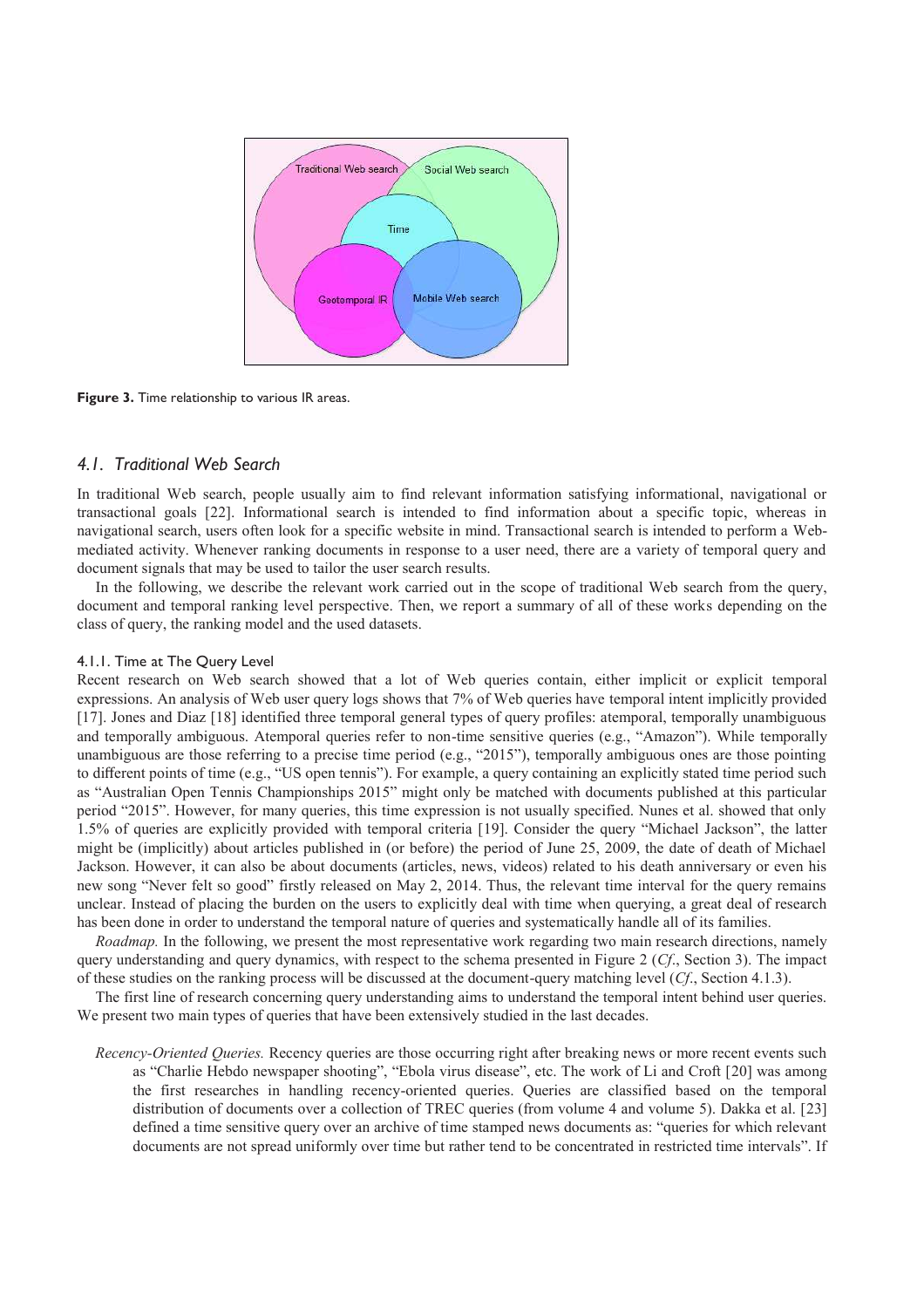the relevant time period for a time sensitive query is unspecified, the authors suggest the computation of time based probability  $p(q|t)$  for each time *t* and query *q* using the query-likelihood model.

*Periodic Oriented Queries & Bursts*: Periodic queries are those occurring based on a recurring basis, e.g., "election", "Cannes film festival", etc. Vlachos et al. [24] represented these classes in terms of coefficients in a Fourier transform based on time series. These time series are built for each query word or phrase from a large collection of MSN search engine query logs. Important periods are then identified by using outliers according to an exponential distribution. The significant periods are those having powers that deviate from the power content of the majority of the periods. After the extraction of important periods, the authors proposed an interactive burst discovery that is mainly based on the computation of the moving average (MA). Closest to periodic queries are efforts on query bursts detection. Subasic et al. [25] defined a query burst as: "a period of heightened interest of users on a topic which yields a higher frequency of the search queries related to it". For instance, the query "harrison ford plane crash" suddenly becomes among the most trending queries in the USA<sup>3</sup> , on March 5, 2015 after a plane crash in which the actor Harrison Ford was injured. Subasic et al. [25] grouped query bursts into three classes: *(i)* bursts that fade-out completely after a certain period; *(ii)* bursts that create new topics; and *(iii)* bursts on existing topics. The authors suggest interesting findings for content providers as well as search engines in order to satisfy user's temporal needs and provide the most relevant results. For instance, to capture user's attention on emerging topics, content providers should either publish early or target query bursts on emerging topics that did not exist before.

In the second line of research that concerns query dynamics, the focus is mainly put on the usefulness of queries temporal patterns on research areas such as event tracking or temporal intent detection. In the sequel, we present the studies that have investigated the elicitation of user's search behaviours as well as the work on how temporal queries analysis may be of benefit in tracking events.

- *Event Tracking and prediction.* Ginsberg et al. [26] showed that Google Web search queries may be a valuable source of information to track influenza-like illness in a population. The authors computed time series of about 50 million of the most common search queries in the United States and designed a method to select the influenza-like illness queries. This work is followed by Diaz [27] who studied the newsworthiness of queries. The author developed efficient methods for identifying queries that are related to breaking news. News intent is identified by means of either query dynamic understanding or using click-through prediction. Furthermore, the author investigated the impact of integrating search results from the news vertical search into Web core search results.
- *User behaviour prediction.* Radinsky et al. [28] examined how to model and predict user behaviour over time using time series. They explored different dynamics of Web behaviours including trend, periodicity, noise, surprise and seasonality detection. The authors showed that the proposed time-aware modelling of user behaviour could be incorporated in many search-related applications such as query click prediction or query-URL prediction. Joho et al. [8] carried out a user survey in order to shed light on temporal characteristics of user Web search activities. This study suggests that an interplay of seasonal interests, technicality of information needs, target time of information, re-finding behaviour, and freshness of information can be important factors for the application of temporal search. Among the significant findings elicited from the conducted analysis is the importance of the recency of retrieved information.
- *Query classification for user's query temporal intent detection.* Search intentions of two queries could be considered as similar as far as they present similar temporal profiles [29]. This issue has been studied by Radinsky et al. [30] through a Temporal Semantic Analysis (TSA) based approach. The authors used TSA to represent the semantics of natural language words, and to compute the semantic relatedness between words. Therein, a word is represented by a weighted vector of concept time series derived from several sources such as Wikipedia, Flickr and del.icio.us. Experiments on the New York Times archive showed that TSA leads to significant improvements in computing query-terms relatedness.

Earlier, Asur and Buehrer [31] studied whether the different frequency profiles could be of use to improve query classification. Three different families of queries have been investigated, *i.e.*, Navigational, Adult and News queries. To perform query classification, authors have computed trends in query-clicks over time. In the same context, Ren et al. [32] proposed a time-based query classification approach to automatically detect query's user temporal intent. They identified several time-related latent semantics under queries, such as fulltime intent, most recent time intent, or burst time intent. Then, queries were grouped according to their temporal intents based on a query taxonomy and their search frequency distributions over time in Web query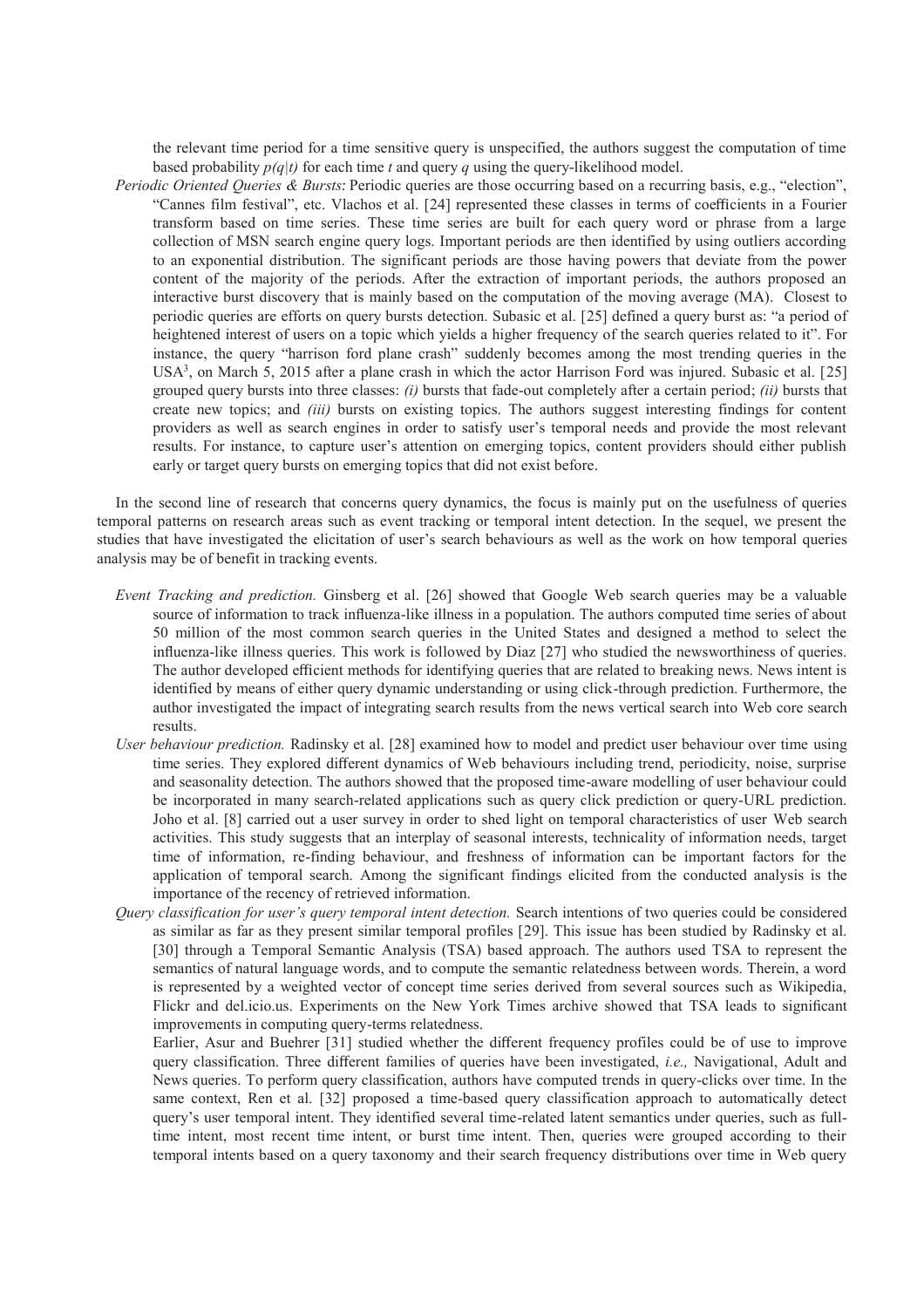logs. The work presented in Costa et al. [33] is also worth of cite since it designed ranking features that exploit correlations between archived data and relevance. The author's hypothesis was that closer periods are more likely to hold similar Web characteristics. For this purpose, a temporal-dependent ranking framework exploiting the variance of Web characteristics over time has been proposed. Their study has been performed on a Web archive containing over 14 years of Web snapshots and it has been proved to be very effective in ranking problems over Web archives.

## 4.1.2. Time at the Document Content Level

In the following, we overview the research studies that tackled the problem of time and relevance at the document content level.

The main challenge here consists in the identification and extraction of temporal expressions contained on the Web documents. As discussed in Section 3 (*Cf*. Figure 2), temporal expressions may be classified, respectively, into implicit, relative or explicit. The extraction of these expressions is a crucial step in identifying the focused time for Web pages (*i.e.,* adequate time associated with Web pages) and thus in improving the retrieval effectiveness of T-IR models. While explicit temporal expressions are often easy to identify (e.g., from a calendar), implicit temporal expressions are difficult to deal with, as they require a reference time. For instance, a temporal expression such as "today" needs to be matched to the right date to which it refers in the document (e.g., document publication or last modified time). However, when the document creation time is missing, implicit temporal expressions should be matched with other temporal expressions from the document. This task is part of the tasks of so-called *temporal taggers* and is the most challenging one in the temporal document annotation process. To deal with this problem, there is some crucial pre-processing steps that should be performed on text documents: *(i)* first, tokenizing information mentioned in documents into sets of phrases; *(ii)* identification of the sentences; *(iii)* POS: assigning part of speech to the set of tokens; and *(iv)* NER: Named-Entity Recognition. Once the temporal expressions extracted, they shall be normalized. One of the most used temporal taggers that have been proposed is HeidelTime<sup>4</sup>. HeidelTime is a multilingual temporal tagger that is able to correctly identify the reference time of temporal expressions (e.g., "today", In "November") [34]. The extraction is performed depending on the domain of the documents that are to be processed: news, narratives (e.g., Wikipedia articles), colloquial (e.g., SMS, tweets), and scientific (e.g., biomedical studies). When evaluated in the TempEval-2 challenge<sup>5</sup>, this system was the best performing one among eight other competitors.

Lin et al. [9] employed the GUTime tool<sup>6</sup> to extract temporal expressions and determine the focused time of documents. The authors classify temporal expressions into two classes: *(i)* global time and *(ii)* local time. While the latter takes the publication time as the referent, the former makes reference to the narrative time in the text, which also depends on the document context. After extraction, these temporal expressions as well as the corresponding focused time are used within a temporal search engine.

Detecting temporal expressions was also the aim of some evaluation tasks such as SemEval [35]. For instance, in the SemEval-2007 Task 15: "TempEval Temporal Relation Identification" [35], the aim was to propose new methods for the automatic identification of all temporal referring expressions, events and temporal relations within a text. Given that this task is judged to be difficult, the organisers of this evaluation challenge proposed three tasks to simplify it to the participants. The first one (Task A) addresses only the temporal relations holding between time and event expressions that occur within the same sentence. The second task (Task B) addresses only the temporal relations holding between the Document Creation Time (DCT) and event expressions. Assigning the temporal relation between the main events of adjacent sentences was the aim of Task C. To address these tasks, several NLP based approaches have been successfully applied [35, 36, 37]. These NLP methods include the part-of-speech (POS) tagging tools, NER, coreference resolution systems, to cite but a few.

The integration of the temporal information identified from documents into the Web search will be presented in the remainder.

#### 4.1.3. Time at The Ranking Level

In this section, we show how time could be of use at the query document-matching level, as sketched in Figure 2 (Cf., Section 3). The most commonly used approach to rank temporally relevant documents is to combine the topical relevance with temporal relevance features. One of the most used techniques is to incorporate the temporal expressions into a language modelling framework [21]. The documents are then ranked according to their probability of generating the query. Another promising idea that is based on the assumption that queries (popularity) and documents (content) change over time [38], consists in analysing these changes to understand the search experience. This helps in giving insights into what the document is fundamentally about and how temporally sensitive it is, and this can be appropriately matched to the user's intent [28,39]. This issue has been mainly tackled using time series analysis [28, 39, 40, 41]. Thus,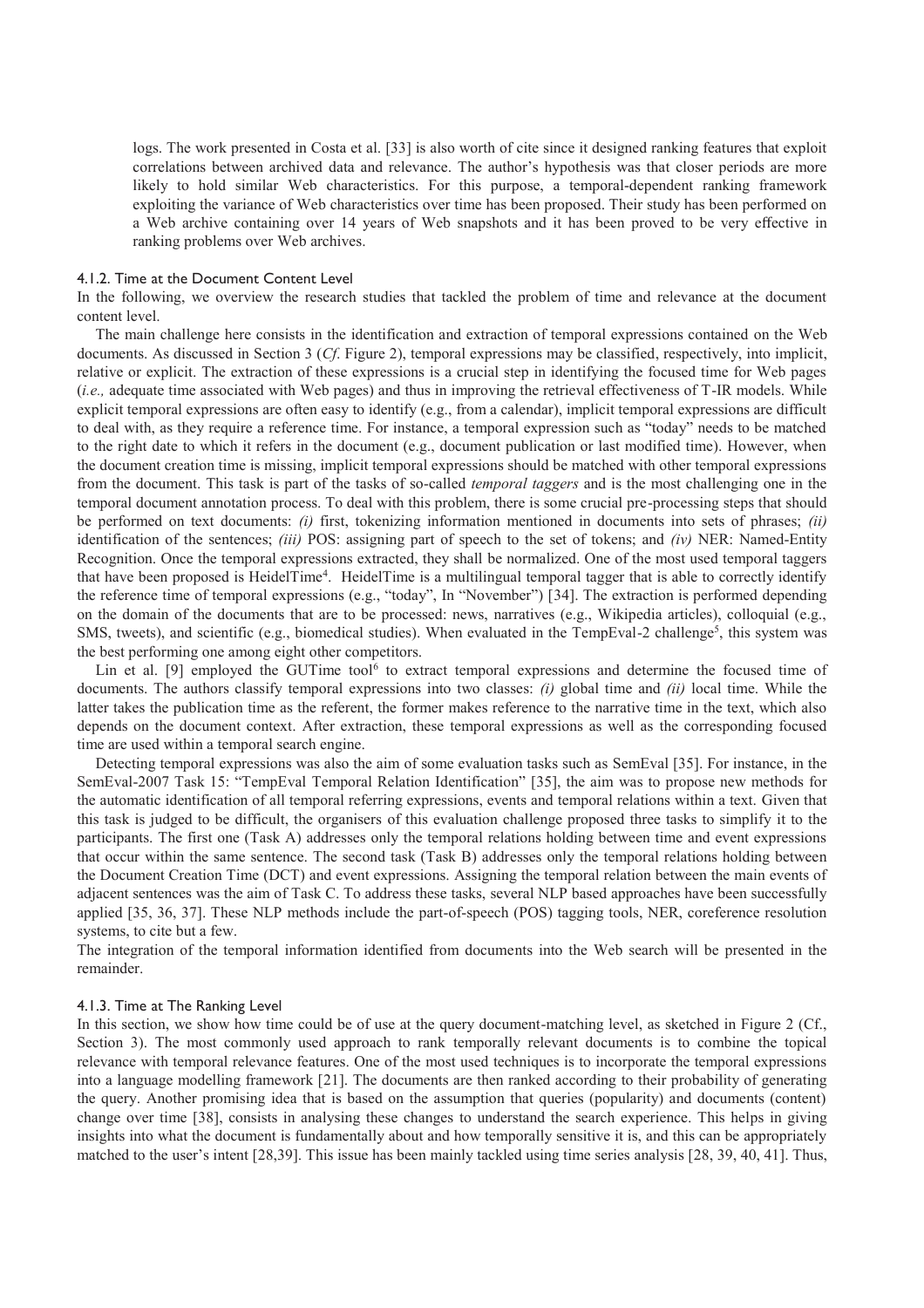the bursts or highest peaks in the time series of relevant documents are coupled to the events causing the interest for the topic of these documents.

*Roadmap.* We split the dedicated related work into two significant lines of research, according to the way time is defined and in which context it is exploited.

*Time as a Dimension of Relevance*: Here, we present studies in which time is defined as a dimension of relevance and combined with other relevance factors. Li and Croft [20] proposed a time-based language model framework that incorporates time into both query likelihood language model and relevance-based language model. The scores of the most recent documents are boosted to privilege recent articles over older ones. Campos et al. [42] defined a novel temporal ranking model, called GTE-Rank, which takes into account both content importance and temporal distance to re-rank Web snippets. The authors studied the impact of the incorporation of the temporal classification model on the retrieval effectiveness and proposed a set of measures that enable to push down non-relevant ones. Berberich et al. [21] studied the inherent uncertainty problem in temporal expressions of users' queries (e.g., "in the 1990s"). Interestingly enough, the authors showed how temporal patterns can be integrated into a language modelling framework and how they could be leveraged to improve the retrieval effectiveness for temporal information needs. Then, documents are ranked according to their estimated probability of (temporally and textually) generating the query.

In the same line of research, Dakka et al. [23] defined the relevance of a document as a combination of topic similarity and time relevance. The authors proposed a general framework to incorporate time into the retrieval task in a principled manner. For a given time-sensitive query over a news archive, the approach automatically identifies significant time intervals for the query and uses them to adjust the document relevance scores by boosting the scores of documents published within the important intervals. The proposed model ranks documents in decreasing order of their probability of relevance based on their temporal *(P(t|q))* and topical  $(P(q|d))$  relevance:  $P(dt|q) = P(d, t|q) \propto P(q|d)P(t|q)$ , where  $P(q|d)$  denotes the query likelihood on document *d*, and the second factor  $P(t|q)$  conveys the relative importance of the time point *t* for the whole query *q*. While the first factor (*i.e.,* topical relevance) can be estimated using a standard text-based query likelihood method, the second factor (*i.e.*, temporal evidence) could be estimated using different methods, e.g., the maximum likelihood model, which is defined as the normalized sum of the relevance scores of documents published at time *t* for query *q*.

Recently, Lin et al. [43] studied the extraction of the focused time for Web pages (i.e., the most appropriate time associated with it). After extracting temporal expressions and determining the focused time among all the extracted information, the authors suggested a score model based on both the frequency of temporal information as well as the containment relationship among temporal information. As for most T-IR models, the authors combined the textual similarity and the temporal similarity between queries and documents within the ranking process. A Time-Aware Search Engine (TASE) has also been proposed for that purpose. Harper and Chen [44] assume that the World Wide Web is in constant evolutionary change and hypothesize that the text similarity of a page to a query does not change over time, unlike its importance which effectively changes. Pages are ranked based on their text content and the included temporal information as well as the page importance. As an application, the authors introduce a model for PageRank, which considers the relevance between the text of a page and a query, the temporal information, as well as the outstanding score of the page.

On the other hand, a wide range of work focused on the temporal properties of standard IR measures and investigated how the corpora changes over time may be exploited in document ranking. Perkiö et al. [45] assumed that the relevance of documents is not static over time and proposed a statistical topic model that takes into account the temporal behaviour of the underlying statistical properties of the documents. The basic assumption of this work was that: "the ranking of the results for a query *Q* at time *t* should promote documents whose most prominent topics are the same that are the most active within the whole corpus at time *t*". The authors modelled this hypothesis based on a temporal adaptation of the TF-IDF weighting formula. The experimental evaluation using a news corpus have shown encouraging results when relying on the temporally adaptive ranking model.

More recently, Efron [40] used temporal behaviour of terms in the entire collection, rather than in individual documents to derive the weight of each word to be used during the document ranking. Unlike traditional measures of term importance, in which rare terms receive higher weights than common terms receive, Efron defined a term's time-based weight as a function of its behaviour over the lifetime of the corpus. The author proposed three time-based measures relying on time series analysis. These methods are shown to yield statistically significant improvements over two baseline retrieval models, using data from several tasks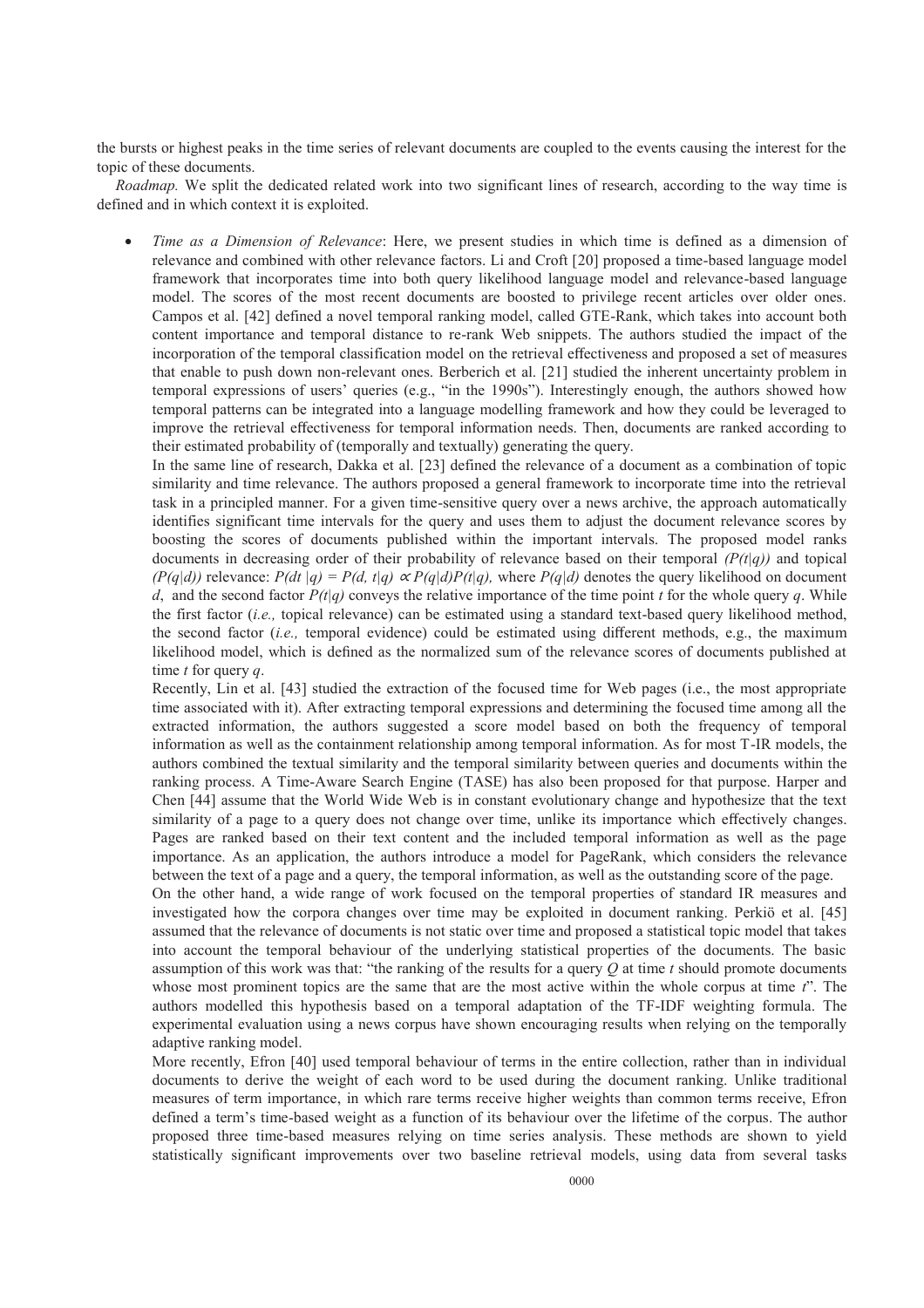undertaken at TREC. In the same line of research, Karkali et al. [46] extended the traditional *Inverse Document Frequency* (IDF) measure and show that it could be efficiently used as a measure for document novelty on text streams. Given that document streams may shift over time, the authors inject a time decay technique in the scoring function in order to give recent documents higher weight values than older ones when performing novelty detection. Experiments within a Google news dataset<sup>7</sup> as well as a twitter corpus showed that using a temporal variant of IDF lead to significant improvement in a document novelty detection task. Aji et al. [47] built upon the work of Efron [40] and proposed a novel term weighting scheme that rely on the revision history of documents. The main intuition of this work is that the importance of a term in a document can be measured by analysing the revision history (e.g., the edit history of a page in Wikipedia) that incorporates a significant amount of human editors' knowledge about the world. That is, as some documents may present extensive changes due to revisions that reflect news events for a given topic, important terms may be introduced early in the life of a document. For example, in the earlier revisions (June 2006) of the Wikipedia page devoted to the movie "Avatar", there was little editing activity and little content, the page simply mentioned that James Cameron would direct the film. However, in October 2006, there is a significant change to the content as new details about the plot, budget, and development are added. The authors argue that term weights should be adjusted by incorporating burst history of the movie page. This observation gives rise to a ranking model that combines the term importance information distilled from the revision history with two conventional statistical approaches, namely, BM25 and the generative statistical language model (LM). Experiments using the INEX 2009 ad-hoc track evaluation and a set of TREC ad-hoc queries show significant improvements over the conventional BM25 and LM retrieval models. However, the proposed model was shown to be outperformed by the baselines for ambiguous queries which spans multiple topics such as the query "earthquake prediction" that include geology, natural disasters, etc. Following the same direction, Nunes et al. [48] used the same document's revision history as a source of temporal evidence and propose several different term-weighting measures. The basic idea of the approach is to give higher weight values to terms that have existed for a longer time in a document, since its first version should be valued higher than a term that was introduced only in the latest revision made. The proposed method has been evaluated using a collection of Wikipedia articles. The results showed that the proposed revision term frequency and revision term frequency spans perform the traditional TF measure.

*Time as a Query Topic*: A novel interesting IR problem that has been recently studied consists in considering the time as a query topic instead of using a text query as in traditional search. The work of Kim et al. [49] was among the first ones that tackled such issue. The authors have considered the query as a time series for a time period. The retrieval task is to find relevant documents in a text collection of the same period, which contain topics that are correlated with the query time series [49]. After testing several ranking methods that rely on ranking text documents based on the assessment to what extent their terms are correlated with the query time series, they showed that their method supports users in finding the documents that are relevant to the time series queries, which could help them in analysing the variation patterns of the time series.

## 4.1.4. Synthesis

Prior research on the temporal dimension of search showed the importance of time in document ranking [50, 12]. Many sources of temporal evidence were presented ranging from document-based evidence to Web-based features. These research could be structured according to three types, depending on the main source of temporal evidence being explored [12]: *(i)* Link-based research uses links, both in-links and out-links, in a temporal context to refine information retrieval; *(ii)* Content-based research examines document's contents from a temporal point of view; and *(iii)* metadata-based research uses evidence gathered from HTTP headers and external services (e.g. PageRank values).

This temporal evidence is exploited to improve IR on the Web. As previously mentioned, we have organised these work on three levels. Table 1 reports a synthesis of the discussed work on the query level, with the type of the investigated query, the used model and the datasets used for evaluating the underlying research contributions. Most of the studied queries could be classified into two families: temporal and atemporal. The former are those for which the user's interest is about documents published in particular points of time in the past or recently published ones, which are about fresh events. To understand the temporal nature of queries, these studies exploit the distribution of the documents respective dates to identify time intervals that are likely to be of interest to the latter. For instance, when searching for "earthquakes", the peaks in the distribution may indicate when "earthquakes" occurred. Time series analysis is shown to be a good candidate to tackle this kind of issues [24, 41, 51, 49]. This solution is of particular relevance especially in the context of news collections and query logs. For instance, as reported in Kulkarni et al. [39], analysing the changes in query popularity, web content and query intent could help search engines to decide when it is appropriate to interject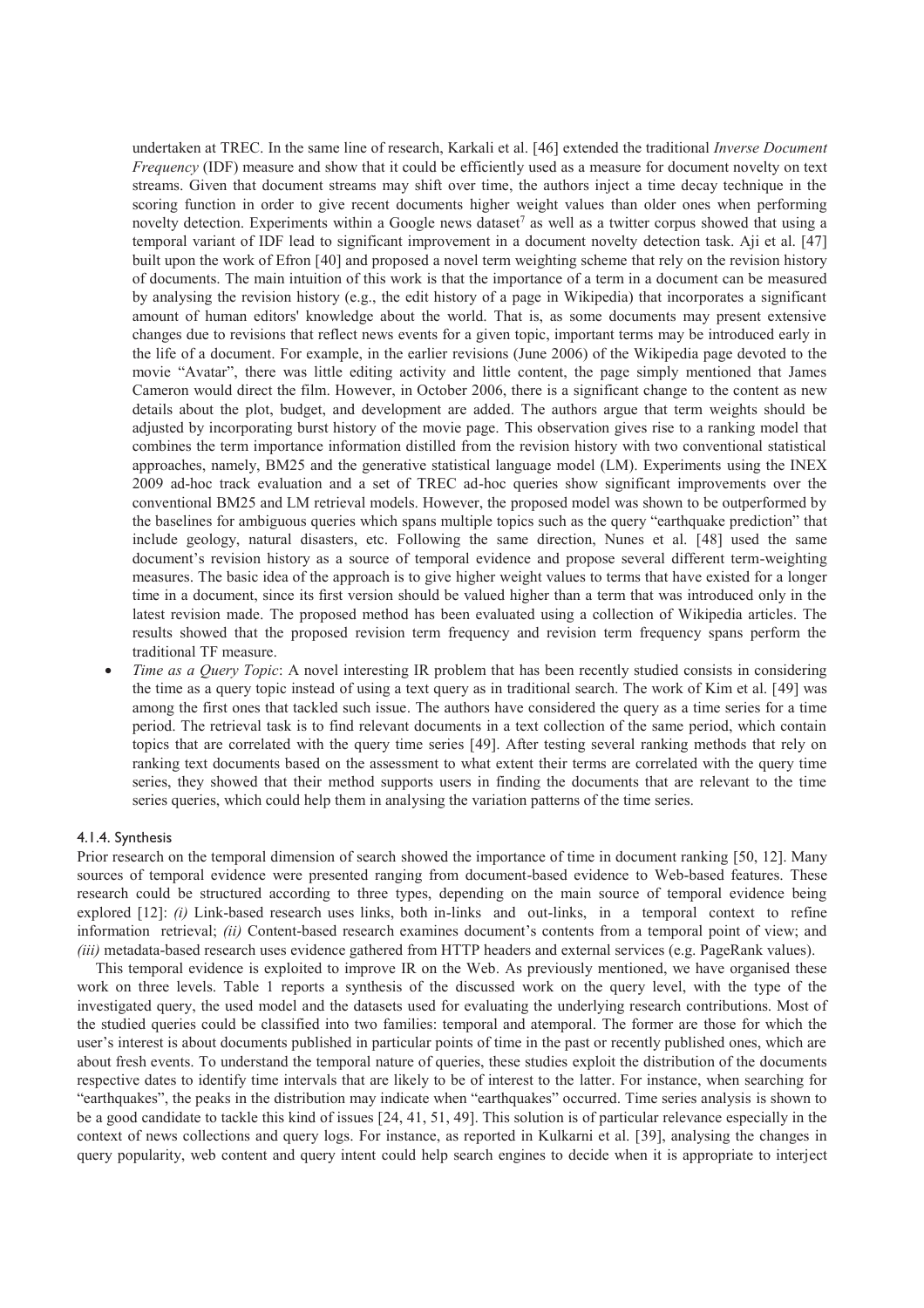news into the result page. These approaches use time series with a special focus towards identifying features by which changes in query-term frequency or popularity can be classified including spikiness, periodicity, trend, etc. [24, 51, 39, 28].

| <b>Main references</b>    | <b>Query class</b>                                            | <b>Ranking Model</b>        | <b>Dataset</b>                                                                                    |
|---------------------------|---------------------------------------------------------------|-----------------------------|---------------------------------------------------------------------------------------------------|
| Li and Croft [20]         | Recency                                                       | Temporal language model     | TREC queries 301-400 over collections<br>from TREC volumes 4 and volume 5                         |
| Vlachos et al. [24]       | Bursts, periodic                                              | <b>Time-Series Analysis</b> | MSN search engine query logs                                                                      |
| Jones and Diaz [18]       | Atemporal, temporally<br>unambiguous, temporally<br>ambiguous |                             | News articles and Web search query logs                                                           |
| Diaz [27]                 |                                                               | Language model              | News articles                                                                                     |
| Metzler et al. [17]       | Implicit year qualified<br>queries                            |                             | Query logs                                                                                        |
| Asur and Buehrer [31]     | Navigational, Adult and<br>News queries                       |                             |                                                                                                   |
| Berberich et al. [21]     | Temporal expressions                                          | Temporal language model     | New York Times Annotated<br>Corpus, English Wikipedia                                             |
| Subasic and Castillo [25] | <b>Bursts</b>                                                 | Temporal language model     | Query logs from Yahoo                                                                             |
| Shokouhi [51]             | Seasonal                                                      |                             | Search logs                                                                                       |
| Kulkarni et al. [39]      | Spikiness, spike shape,<br>periodicity, overall trend         |                             | Query logs from the Bing search engine,<br>daily Web crawl, periodic human<br>relevance judgments |
| Radinsky [28]             | Trend, periodicity, noise,<br>surprise, seasonality           | <b>Time-Series Analysis</b> | Query and URL logs from Bing                                                                      |
| Dakka et al. [23]         | Time-sensitive                                                | Temporal language model     | News article data sets                                                                            |
| Jabeur et al. [52]        |                                                               | Bayesian Model              | TREC 2011 Microblog track dataset                                                                 |
| <b>Efron</b> [40]         |                                                               | Time-Series Analysis        | TREC Tipster collection, TREC robust<br>track                                                     |

**Table 1.** A Synthetic overview of empirical studies on temporal query understanding.

From the ranking perspective, an ongoing body of work exploit the temporal change of user's search behaviour and documents collections in order to enhance the retrieval task [28]. While some work investigated specific temporal year queries to modify the language model [17], others added temporal factors into the same model and relevance to re-rank documents results [20]. The term frequency changes over time has also been investigated to weight terms in dynamic collections of documents [40]. Another line of research has focused on improving the ranking of recent information within several IR tasks [27, 52]. The exploitation of the language modeling framework is straightforward and it is shown to be effective in solving such IR problems [27]. The temporal variant of this model has been successfully applied in a wide scope of applications ranging from real-time search, temporal summarization, topic detection and within different evaluation frameworks. Worth of mention is the common interest on news archive collections and query logs. This explains their interest in many seminars dedicated to T-IR applications, such as the Time-aware Information Access temporal (TAIA) series [53, 54]. Most of the researches done into this scope are based on Twitter and Wikipedia.

## *4.2. Social Web Search*

Our motivation behind a separate section for social Web search comes from the fact that social Web content differs from that of the classical Web content in several points [55]. First, the user's search intentions are slightly different given that in social search, users usually seek for user generated social content. Second, contents are different, for instance, in social systems such as Twitter, tweets are short and do not change after being posted [55] while Web pages evolve and are richer. Moreover, time is gaining a surging interest in this area, given that this task is temporal in nature as the relevance of the search is time-dependent.

*Roadmap.* To the best of our knowledge, most of the work done in the scope of the temporal-dependent social Web search primarily focus on the ranking process, unlike traditional Web search where a spate of research is given to query understanding and processing (*Cf*., Figure 2, Section 3). Thus, in the following, we report the studies that typically aim to exploit time in social IR settings. We split these studies according to the type of documents that users are seeking for.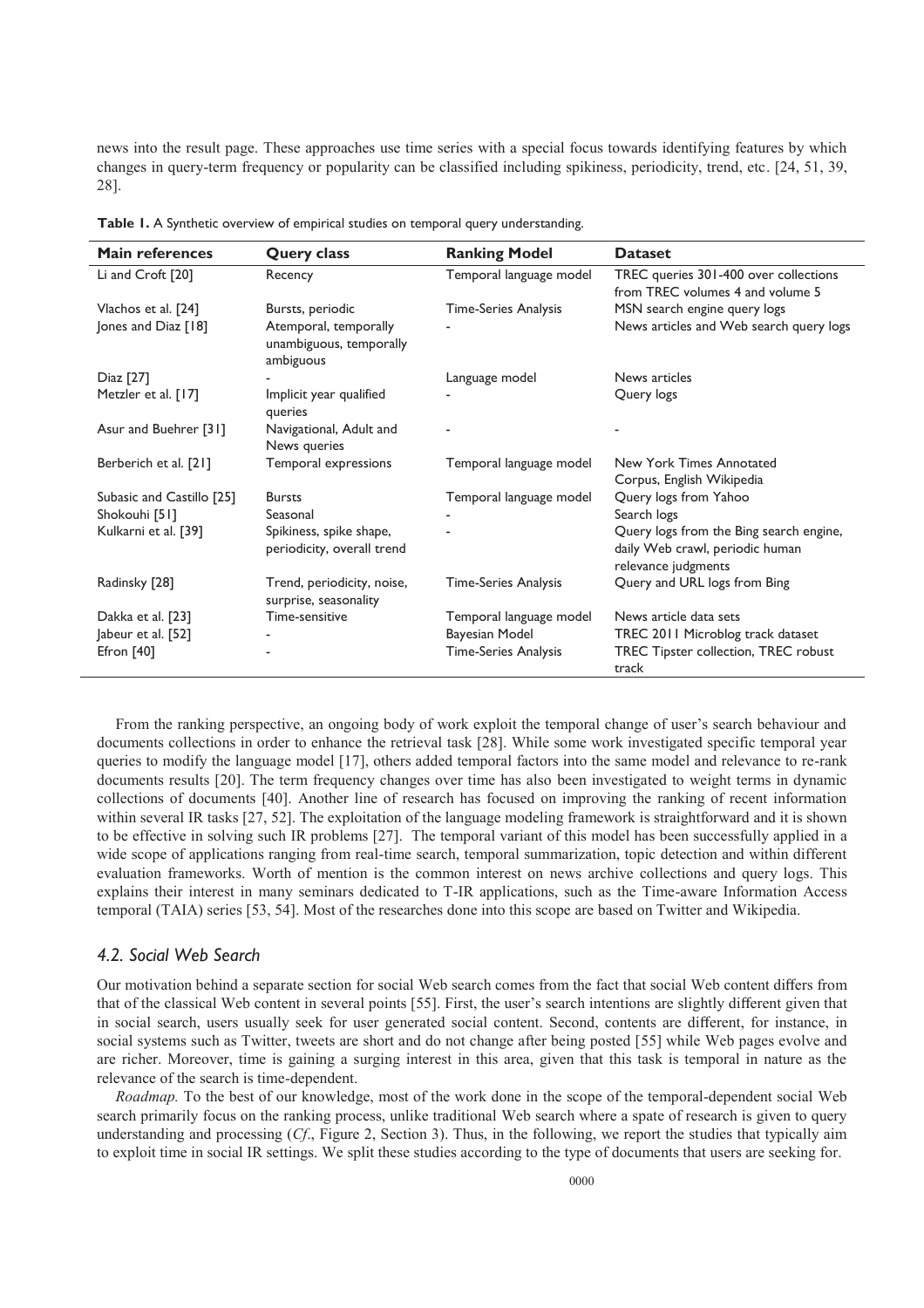*Tweet search.* Many temporal characteristics have been incorporated to account for tweet relevance [56, 57, 58]. Elsweiler et al. [57] tried to understand what people are really trying to achieve in Twitter. Their conclusion was that the search is motivated by *(i)* temporal patterns (e.g., trending event information); *(ii)* social content (e.g., searching for a particular person); and *(iii)* topical content. The tweet search task is driven by a variety of criteria such as authority, topicality and recency of tweets. Time is represented by the recency criterion which is often defined as the difference between the time a document was published and the query submission timestamp. Jabeur et al. [52] proposed a Bayesian model that aggregated relevance factors such as the social importance of microbloggers and the temporal magnitude of tweets. The temporal magnitude of microblogs is estimated based on temporal neighbours that present similar query terms.

In Wang et al. [58], the authors made use of learning to rank methods in order to aggregate the relevance features in a microblog search setting. The authors divide features into two categories: entity related and temporal related features. Temporal features include some clues about the temporal distribution of documents, the average time of the whole collection, time interval between queries and a given document, etc. Then, the Listnet learning to rank algorithm [93] is used to combine all these features. The authors showed that learning to rank is efficient in combining temporal evidence into ranking models. Miyanishi et al. [60] proposed a concept-based query expansion method based on a temporal relevance model that uses the temporal variation of concepts (e.g., terms and phrases) on microblogs. Their model is based on important concepts that are frequently used within a particular time period associated with a given topic, which better discriminates, rather than words, between relevant and non-relevant microblog documents.

*Event-episode discovery.* This task focuses on the retrieval of new events from news documents. Wei et al. [61] have investigated the problem of integrating temporal information for event episode discovery. The authors developed a temporal based method to effectively discover event episodes from a sequence of news documents pertaining to a specific event. Two temporally enhanced metrics inspired from the classical TF − IDF metric have been then proposed: TF-IDF Tempo and TF-Enhanced-IDF Tempo. The authors show that incorporating a time-decaying function can significantly improve the effectiveness of their event episode discovery technique.

Beyond the task of real-time search, some work have paid attention to the usability of some external sources such as Wikipedia in reflecting the latency of events in the real world. Osborne et al. [62] examined Wikipedia pages that exhibit unusual large spikes in page views. Then, they compared the obtained tweets and Wikipedia pages over textual and time dimensions to identify common aspects of both systems. The authors showed that there is a delay of two hours between events breaking on Twitter and the time when users start to search Wikipedia for information about it. Close to this work, Whiting et al. [63] discussed the main content and meta-data temporal signals available within the website. The source and nature of each signal as well as its extraction have also been studied. Some datasets have been released in this work in order to support temporal research based on Wikipedia. Some approaches that work on event detection based on Wikipedia edits and linkage highlighted that the bursty changes in both the linkage and content of a Wikipedia page in a particular time could be a result of a trending event related to the topic of the page. Based on this, the changed page is considered relevant if relevant changes can be observed in the interlinked pages as well [64]. Julianna et al. [64] have combined a textual relevance score with a temporal relevance score that measures the changes in time of both linkage and content. The authors claimed that their methods can directly be applied for any hyperlinked collection.

- *Tag recommendation.* This task focuses on helping users in annotating documents on the Web. Zhang et al. [65] proposed a time-dependent tag-recommender algorithm that is based on the frequency and the temporal usage of a user's tag assignments. The algorithm models the temporal tag usage with an exponential distribution based on the occurrence patterns of tags over time. The intuition behind this was that the users' preferences towards tags could change over time. To assess a tag for a user-document pair, the authors first considered the user's general interest in the tag, then computed its recurrence probability based on the first- and last-time usage of the tag. The time-dependent algorithm has been tested on two real-life datasets extracted from Bibsonomy and Delicious. Experimental results have shown that the proposed temporal model outperforms state-of-the-art tag prediction methods.
- *Time-aware social search.* Given the tremendous amount of users' generated contents in social networks, several works harnessed the available temporal features to improve the ranking effectiveness. Khodaei and Alonso [66] used a set of temporally-aware social signals and show how they can add another aspect to the existing social signals. The authors assumed that documents can be socially relevant to certain people (or networks) for specific time periods or with some temporal patterns. The time of (social) actions is used to categorize a user's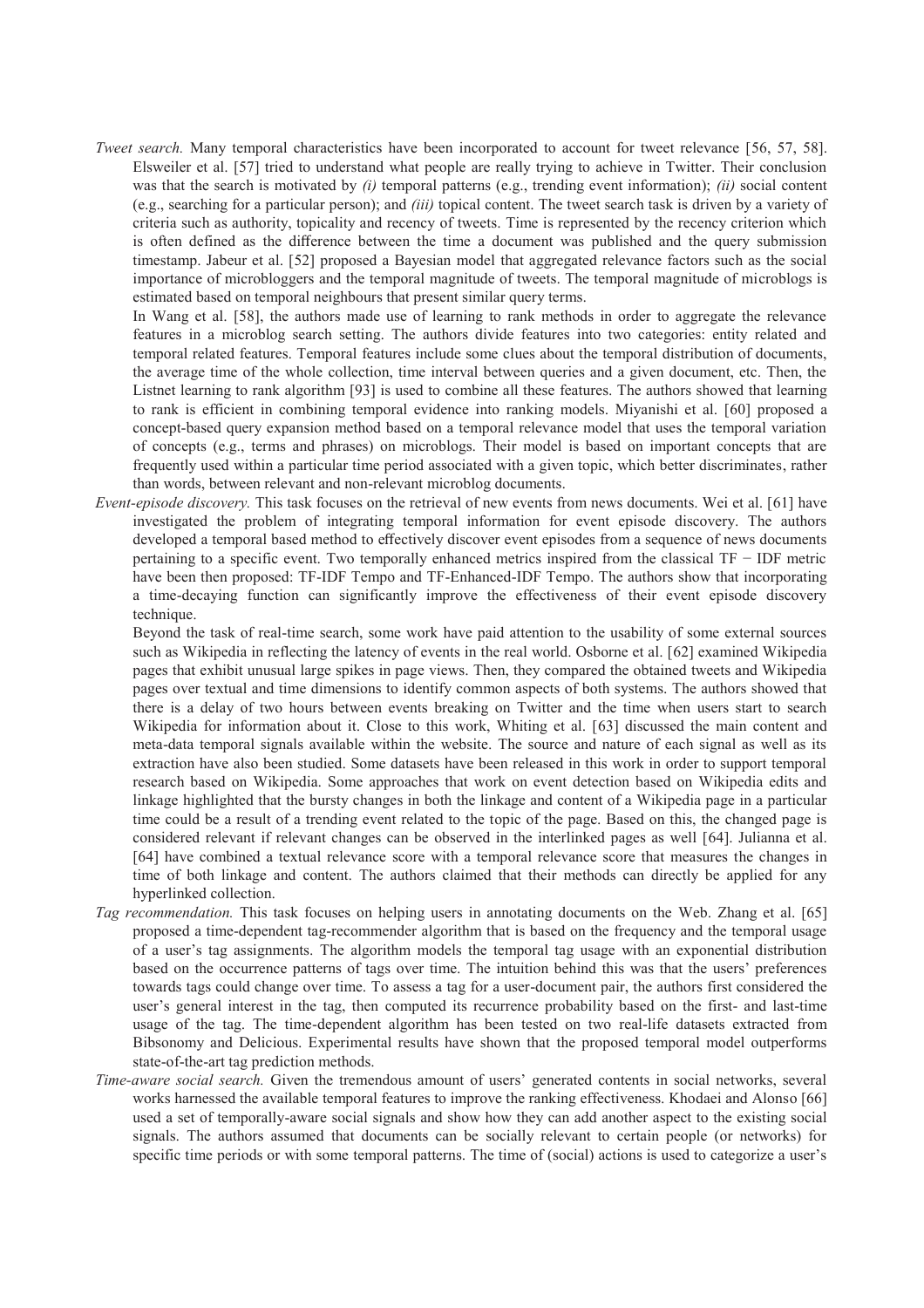social interests into five categories: *(i)* recent interests; *(ii)* on-going; *(iii)* past; *(iv)* seasonal; and *(v)* random interests. Then, social results could be filtered based on one of these categories. The authors show through experiments on Facebook and Twitter sample data that these temporal signals could be used in existing search engines. Inagaki et al. [67] proposed a set of click features to improve machine learned recency ranking. Among these features a temporal factor called *click buzz* that captures the spiking interest of a *URL* for a query. The latter favours *URL* that have recent interests to the user. In a closest social IR task, Badache et al. [68] proposed an approach based on social signals to estimate document's relevance. The authors made use of a recency criterion assuming that a resource is fresh whenever there are recent social signals associated with it. Freshness is defined as: "a date of each social action (e.g., date of comment, date of share) performed on a resource on social". The authors show that temporal features improve relevance ranking of conventional text search.

#### *4.3. Mobile Web Search*

With the proliferation of mobile devices, recent trends in information technology show an emerging interest on mobile Web search. In a mobile IR setting, users are interested in relevant information while they are moving. Relevance often depends on the user's situation (location/time) and some social (surrounding persons) dimensions [69, 70]. As time became a paramount relevance factor in mobile search settings, we report in the following some research on time and mobile Web search.

Church et al. [71] examined users' goals behind mobile search and argued that taking advantage of temporal, location and preference-based contexts may be of potential benefit in mobile information scenarios. The authors carried out a four-week diary study in order to understand the intent behind information needs and how those information change based on context. They found 8.4% of diary entries expressing information need including explicit temporal cues such as "tonight, tomorrow, next week, etc.". Interestingly, Church et al. found that most of the geographical information needs (30%) were temporally dependent, even though most of them did not include explicit temporal cues (e.g., "Where is nice for lunch near Jervis St.?"). In this case, it is obvious that the user is looking for fresh information that is only relevant for this particular point of time.

In the same line of research, Teevan et al. [72] investigated the importance of location, time, and people in mobile local search behaviour. To do so, the authors analysed the results of a survey of 929 employees at Microsoft whom have been asked to report their most recent mobile local search. The authors highlighted three important aspects that emerged from the data: temporal features, location and social context. Time was the most important aspect that influenced the topics people search for. For instance, people wanted search result to be near them in term of time (e.g., 9% of respondents did not care how long it would take to reach the destination, while 26% were interested in having it to be as close as possible) [72].

Yau et al. [69] combine situation-based adaptation and profile-based personalization into an IR model. A situation is represented as a set of past context attributes and/or actions such as: location, time, light, device, etc. A user profile includes a usage history and general interests that have been automatically learned using a modified Naive Bayesian classifier. Here, the time is simply represented by the date when the search occurs.

In summary, in most of research on mobile IR, time is used as a simple but important relevance feature that yields information about when a query is submitted and allows to tailor the search results to users accordingly.

#### *4.4. Geo-temporal Information Retrieval*

In this section, we present studies on geo-temporal IR that are particularly done at the document ranking level. The spatio-temporal information exploration is also an emerging field which heavily relies on temporal information. Works on this area often combine spatial and temporal information [73, 74, 75, 76]. Spatial information is normalized according to the given latitude/longitude and is extracted through the so-called *geo-taggers*.

Strötgen et al. [73] have proposed a new model to rank documents according to combined textual, temporal, and geographic queries. Unlike previous works, the authors abandoned the independence assumption between the query parts by computing proximity scores. Therefore, the higher number terms and expressions fulfilling the different query parts occur close to each other in a document, the more relevant the document is. An extended version of the Okapi BM25 ranking model has been proved to be efficient for such a purpose. Mishra et al. [74] proposed a geo-temporal reranking approach based on counting the number of geographic and temporal expressions from an initial search. The documents final ranking relies on the initial probability coupled with weighting of the counts.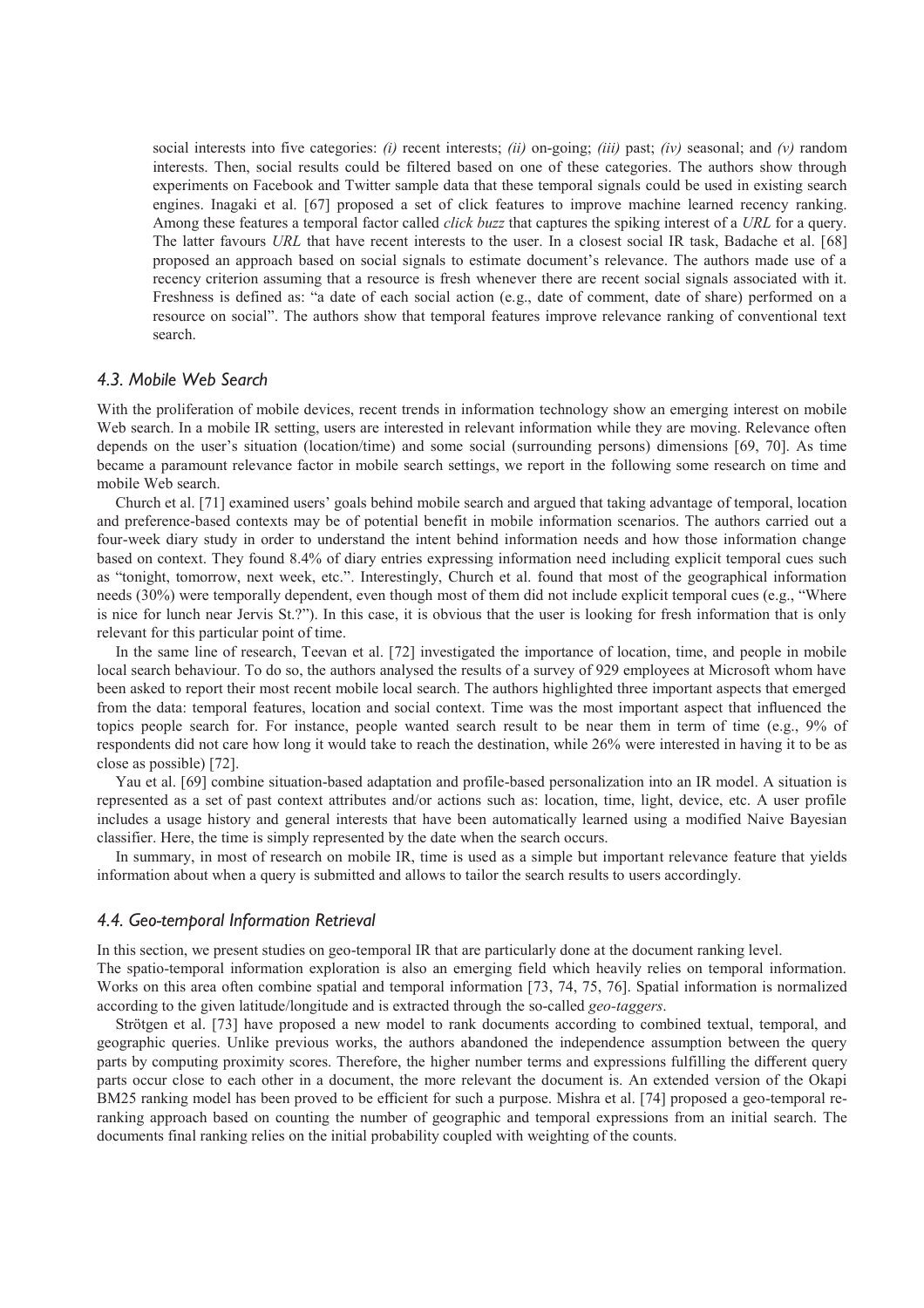Later, Daoud and Huang [75] proposed a geo-temporal retrieval strategy that models and exploits geo-temporal context-dependent evidence extracted from pseudo-relevant feedback documents. The final score of the document is based on combining the content-based score, the temporal score, the geographic score, and the proximity score using a linear combination mechanism. Experiments on the New York Times news collection and the TREC 2004 robust retrieval track collection showed a positive correlation between the geographic and temporal query sensitivity and the retrieval performance.

#### *4.5. Result presentation*

With the rapid growth of the World Wide Web, data are generated at a furious pace. It becomes difficult to users to choose the documents to access, especially when it comes to temporal-dependent information needs. Consider, for instance, a user looking for information about the "Charlie Hebdo newspaper shooting". It might be possible that the user's information need is about the number or names of the victims and survivors after the attack. However, the user might also have a myriad of general interest about subsequent relevant information regarding the suspects, involved



**Figure 4.** Google search results on the query "Oscar academy awards", accessed on February 2015.

entities and political aftermath. General search engines and content providers simply return a set of documents ranked by their relevance to the query. However, presenting results in the form of a complete and updatable timeline would be a promising issue. More recently, Google search engine proposed a kind of timeline for some types of queries (Cf., Figure 4). In Figure 4, the Google search result on the query "Oscar academy awards" shows some recent related news about the event, in addition to a table showing information about the winners of the current and previous editions.

 Some news websites presented similar approaches based on manually created timelines to show news about trending events. For instance, in Figure 5, we show the timeline manually created by the CBC news Website<sup>8</sup> during the "Charlie" Hebdo newspaper shooting" event. We can see that events are chronologically ordered in time (hour and date), with an illustrative map showing the geographical locations of the most important incidents, as well as some additional audio recording about the events.

Timeline construction has recently been tackled by some challenges and evaluation tracks such as the Tweet timeline generation (TTG) task of the TREC Microblog track and the Cross-document Event Ordering task of SemEval<sup>9</sup> 2015. The ultimate goal of these tracks is to unveil a set of significant sentences in response to a query or a given entity that could be a person, an organization or even a product, and put them within a chronological time span. This visualization approach allows end users to have an overall picture about the information (events or temporal query) they are looking for. In the context of a social IR, Li and Cardie [77] have tackled the problem of timeline generation for Twitter users. They proposed an unsupervised approach based on a Dirichlet Process Mixture Model to extract two significant types of information from the joint Twitter feed: personal tweets and time-specific information (to exclude time-general events). The authors found that topic models are not adequate for this task, as they harness word frequency as a main criterion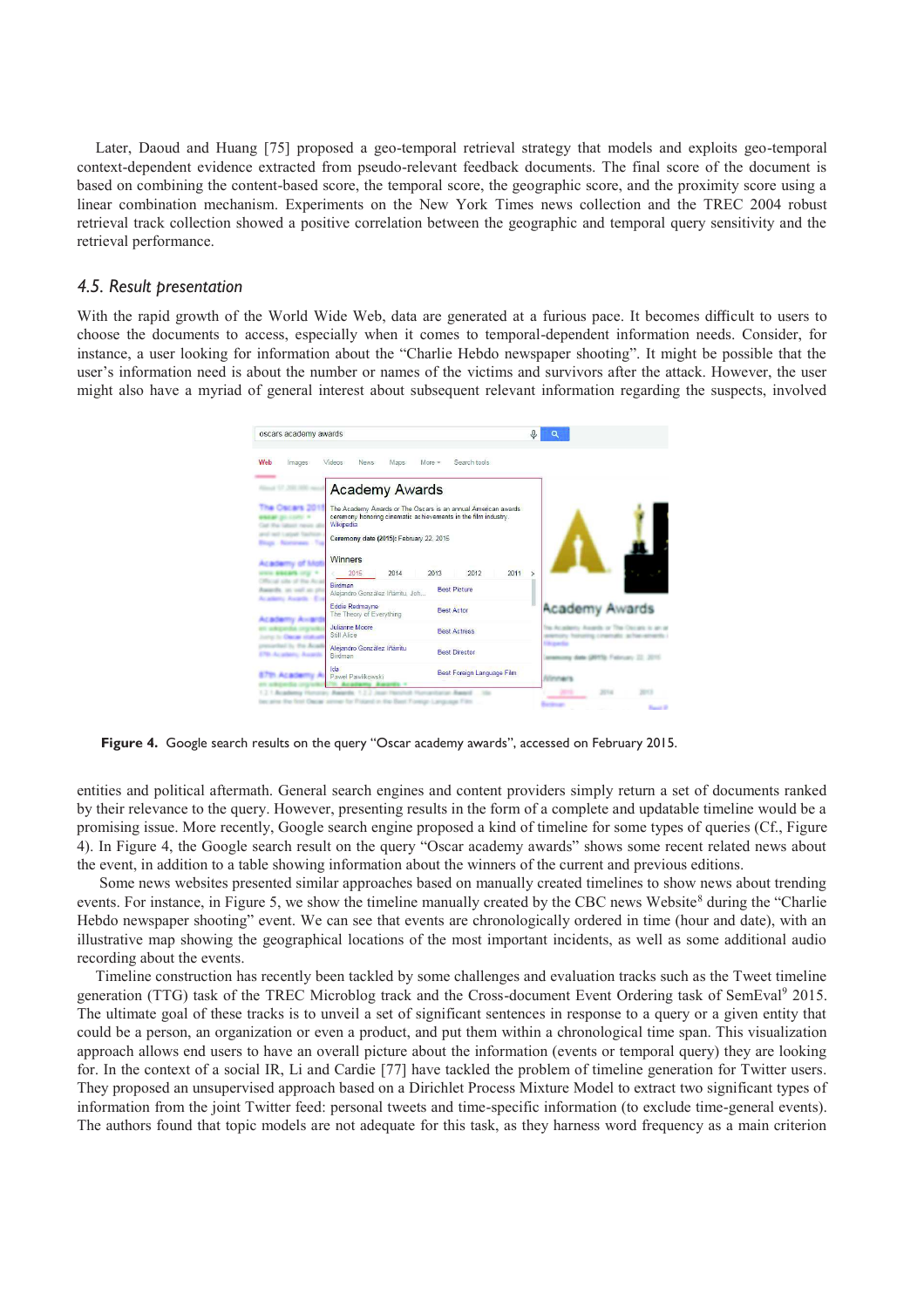for topic modelling, except for topics about celebrities that are widely discussed. Moreover, the time-specific feature is not found to be yet effective, as it fails to distinguish between short-term interests and personally important event topics.

So far, Tran et al. [78] proposed a timeline summarization approach for news articles based on a learning to rank algorithm. Due to the absence of public available datasets for this task, the authors manually constructed a collection of timelines<sup>10</sup> that are published by popular news agencies such as BBC, CNN, etc. A timeline summary is defined as a temporally ordered list of day summaries, where each day summary consists of a couple: a day's identifier and a set of sentences describing the main news event(s) that occurred on that day [78]. To measure the quality of summaries, the authors made use of three criteria: sentence relevance, sentence novelty and content continuity.



Charlie Hebdo newspaper shooting timeline

**Figure 5.** Timeline of the "Charlie Hebdo newspaper shooting" event on the CBC News Website, accessed on January 2015.

## **5. Main Tracks for the Evaluation of Time-Aware Information Access Models**

A key innovation in the IR academic community was the early recognition of the importance of building and crucially sharing test collections [13]. This offer research groups the opportunity to evaluate their own IR systems and compare them with other published results obtained on the same shared collection. Motivated by the theoretical interest in the problems of temporal IR, there has been a spate of recent evaluation tracks and challenges that focused on T-IR access. These tracks present a focus for many time-aware international collaborative research exercises including temporal summarization, timeline generation, semantic evaluation and information filtering. Some of these activities include, but are not limited to:

*SemEval 2015 - Time and Space track<sup>11</sup>:* this evaluation track includes 5 tasks *(i)* TimeLine: Cross-Document Event Ordering; *(ii)* OA TempEval; *(iii)* Clinical TempEval; *(iv)* Diachronic Text Evaluation; and *(v)* SpaceEval. The Cross-Document Event Ordering is a new task on SemEval that focuses on the timeline generation problem. QA TempEval revolves around the temporal question-answering (QA) accuracy and the evaluation of temporal information understanding. The task mainly consists in building a knowledge base for obtaining answers for temporal questions about the documents and then compare them to a human answer key. Clinical TempEval focuses on identifying and describing events, times and the relations between them in clinical text. The Diachronic Text Evaluation task proposes to tackle the problem of automatically identifying the time period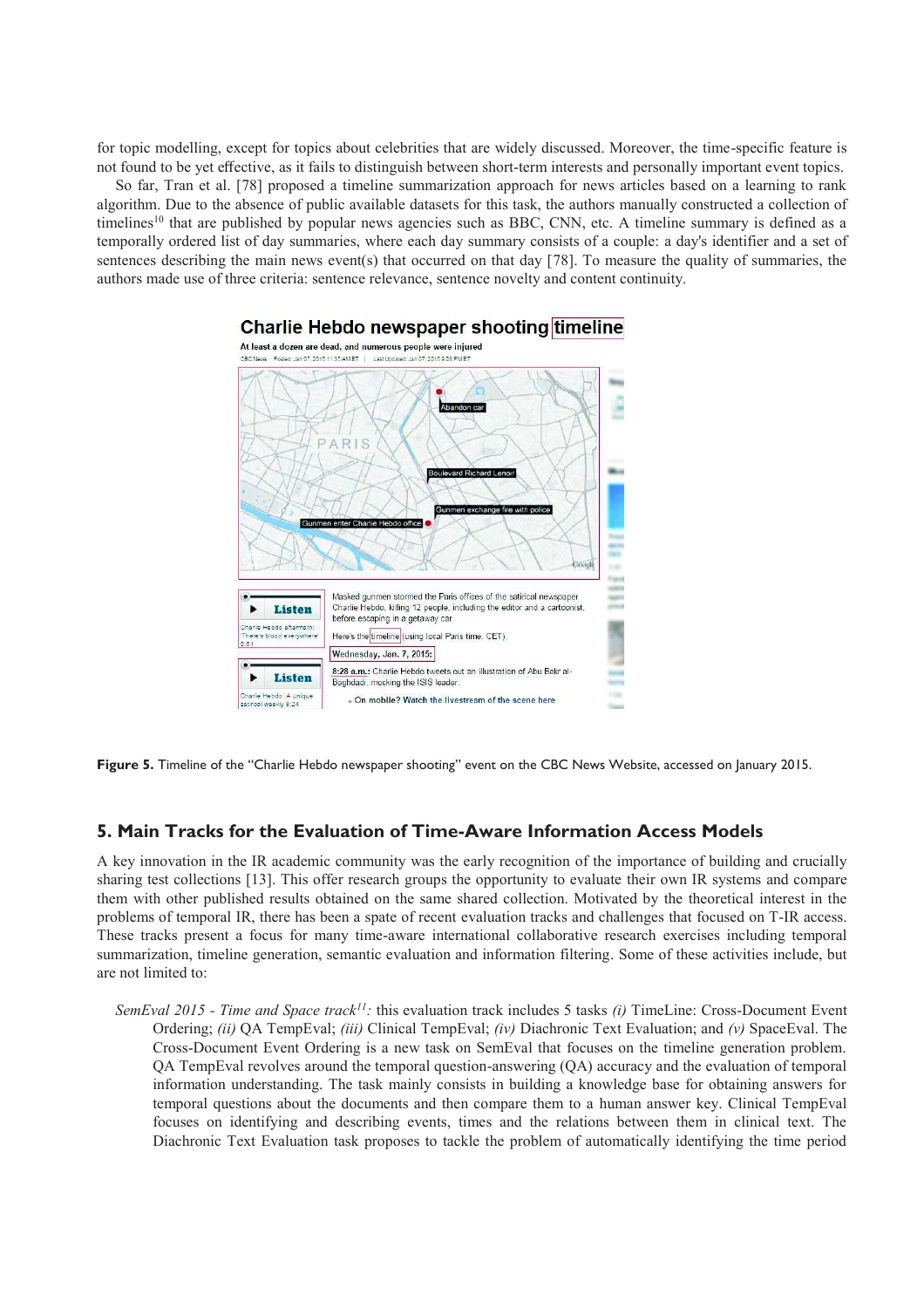whenever a piece of news was written. The SpaceEval task consists in identifying and classifying items from an inventory of spatial concepts based on a set of features including time and space measurements, locations, motions, etc. Most of these tasks require the identification and extraction of temporal expressions included in the given document collections.

- *TREC Temporal Summarization Track<sup>12</sup> (TS)*: aims to return relevant documents about an event from a time-stamped document collection. TREC 2013 was the first iteration of this track. It consists of two tasks: *(i)* Sequential Update Summarization where participants should return relevant and novel updates (sentences) for an event; and *(ii)* Value Tracking that intend to estimate values for a particular attribute for an event. Participants of this task made use of the TREC KBA Stream Corpus, which consists of a set of time-stamped documents from a variety of news and social media sources. Many temporal metrics have also been proposed to evaluate the proposed systems. Eight (8) groups have participated to the TREC 2013 TS track, the best run is that of PRIS [79]. For the first task, the system used the hierarchical Latent Dirichlet Allocation (LDA) for sentence scoring, while it exploits a Conditional Random Field (CRF) model for the second task. For the TREC TS 2014 task, participants were also given another pre-filtered corpus which only contains documents from the 2014 event topic periods and they are asked to produce temporal summaries for 15 different events, spanning accidents, natural disasters, storms, shootings and protests.
- *TREC Knowledge Base Acceleration Track (KBA)* [80]: the KBA track intends to help users expand and reduce efforts with the maintenance of knowledge bases like Wikipedia, by automatically filtering the time-ordered corpus for the documents that are highly relevant to a predefined list of entities [80]. For TREC 2012, the organizers selected a set of filter topics based on 29 Wikipedia target entities: 27 people and 2 organizations. Participants are asked to apply their systems to a set of hourly directories of corpus data in a chronological order. The goal is to find documents having a significant likelihood indicating whether the latter is citation worthy for a given entity. F-score and a utility evaluation measure are used to assess the submitted runs. The highest performing systems in KBA 2012 (11 participating teams, 43 runs) were based either on rich feature engineering from the KBA or on learning to rank algorithms (e.g., SVMs). TREC 2013 proposed two tasks: *(i)* Cumulative Citation Recommendation (CCR), the same as KBA 2012; and *(ii)* Streaming Slot Filtering (SSF), a new task that builds on CCR by specifying a slot name for each entity (i.e., detects changes to the slot values). For KBA 2013, 141 entities have been released and 15 teams (140 runs) took part of the track. The best performing run in the evaluation is based on machine learning methods. As the track focuses on identifying vital documents that contain timely new information, most of participant systems are based on temporal features to retrieve vital documents. For instance, Abbes et al. [81] used a burst-based factor relying on the assumption that the higher the number of matching documents in a short period is, the higher the probability of having vital documents would be. This factor is linearly combined with a Language Model-based factor.
- *NTCIR Temporal Information Access (Temporalia) Task<sup>13</sup>: offers two subtasks to address temporal information* access: *(i)* Temporal Query Intent Classification (TQIC) subtask; and *(ii)* Temporal Information Retrieval (TIR) subtask. While the former aims at classifying queries into four predetermined temporal classes (past, recency, future and atemporal) based on their implicit or explicit temporal intent, the latter focuses on retrieving a set of documents in response to a search topic that incorporates a time factor [82]. Compared to the TREC temporal summarization track where the scope is related to the ranking documents for the "recency" class of queries, the Temporalia task is limited to information about concrete past events or to a particular type of attribute-like information (e.g., numerical value). The task participants are given a document corpus, called "LivingKnowledge news and blogs annotated sub-collection" collected from blog and news sources. For the Temporalia 2014 task, 8 teams have participated with 36 runs. The retrieval effectiveness is evaluated by the precision and nDCG at 20. The main outcome from the TQIC subtask was that past queries were found to be quite easy to classify  $(73%)$  while recency queries were the most difficult  $(56%)$ . The best performing system used logistic regression classifiers and SVMlin classifier to predict temporal query classes [83]. The team's methods were also based on additional data from the AOL 500K query session dataset. For the TIR subtask, the best performing system was a baseline submitted by the organizer team relying on a BM25 weighting scheme and using some fields that are given in the topic descriptions. One of the outcomes from this subtask, as well as for the TQIC subtask, suggests that it is difficult to generate effective models for all temporal classes based on a single IR method. For future research, the task organisers suggest the extension of the TIR subtask with multi-document summarization, which consists in creating temporal summaries from many documents including historical order of peoples, organizations, or events [84].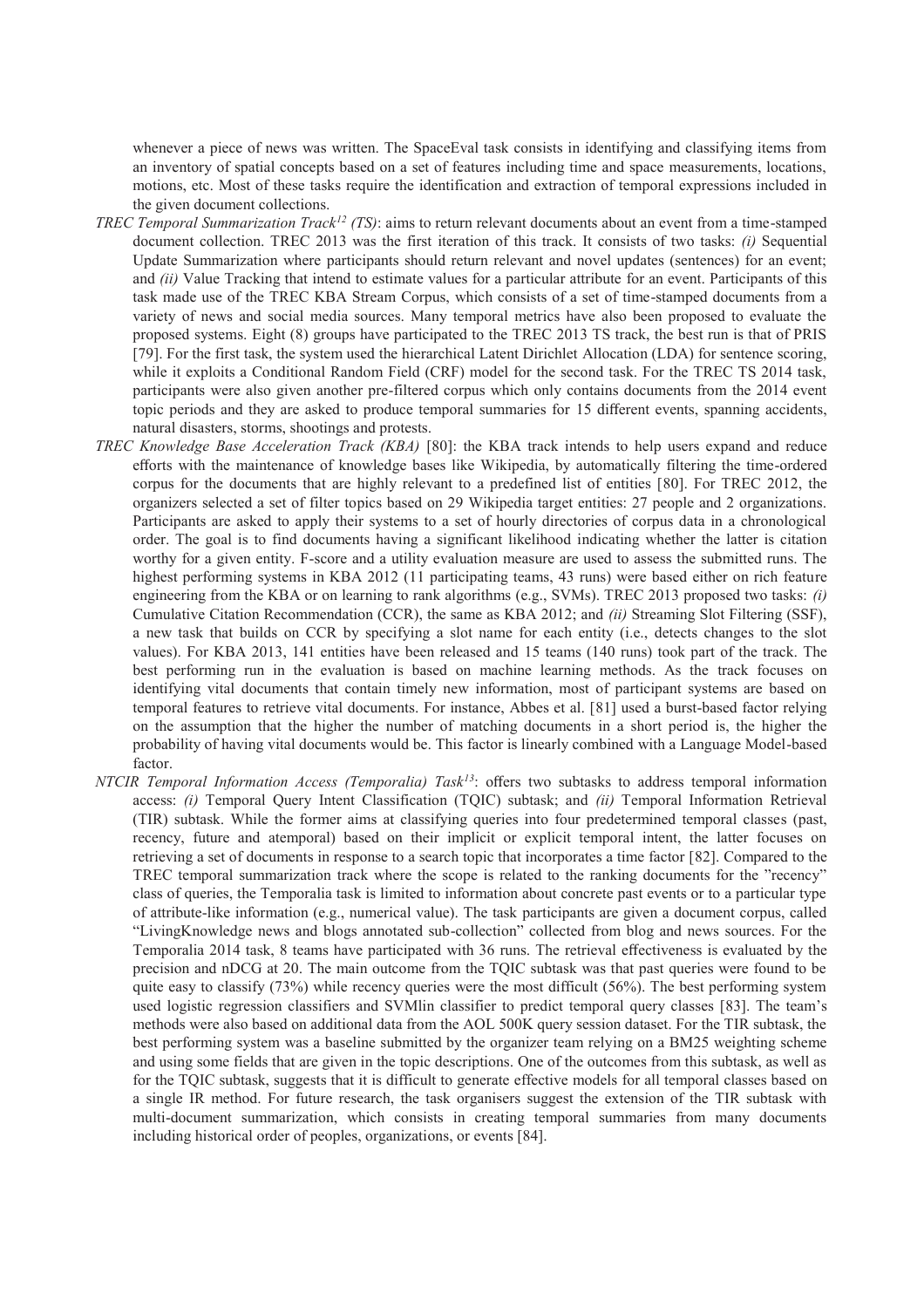*Tweet timeline generation (TTG) task of the TREC Microblog track* [85]: is a new task firstly proposed on the 2014 TREC Microblog track and tries to respond to the following: "I have an information need expressed by a query Q at time t and I would like a summary that captures relevant information". Two challenges are to be addressed for this task: *(i)* detect and eliminate redundant tweets (novelty); and *(ii)* automatically identify the number of relevant tweets to return. In the 2014 TREC TTG, 15 teams have participated with 50 runs. Participating systems are evaluated based on, respectively, recall, precision and F-measure. The best performing system proposed a graph-based ranking method representing tweets as nodes and relying on similarity measures to compute the relationship between the tweets in one hand, then the tweets and the query on the other hand [86].

Several T-IR models have been proposed and evaluated in the context of the above challenges. We present in Table 3, some of the proposed approaches with the document collection as well as the associated metrics used for evaluation. As shown in Table 3, news archives are the most used data collections to evaluate the T-IR methods.

| <b>Track (or Task)</b>    | <b>Dataset</b>                                                | Temporal span                                  | <b>Availability</b> | <b>Evaluation metrics</b>                                                                          |
|---------------------------|---------------------------------------------------------------|------------------------------------------------|---------------------|----------------------------------------------------------------------------------------------------|
| SemEval 2015              | Collection of news<br>articles, wiki, blogs,<br>Clinical data | Different times spans (from<br>1960 to 2014)   |                     | MAP, Recall, Precision                                                                             |
| <b>TRECTS</b>             | <b>TREC KBA Stream</b><br>Corpus                              | From October 2011<br>through mid-February 2013 |                     | EG metric, coverage, EL<br>metric, Harmonic Mean of<br>normalized EL, Latency<br>Comprehensiveness |
| <b>TREC KBA</b>           | <b>TREC KBA Stream</b><br>Corpus                              | From October 2011<br>through mid-February 2013 | п                   | F I accuracy, Scaled Utility                                                                       |
| NTCIR Temporalia          | LivingKnowledge news<br>and blogs                             | 2014                                           | п                   | Precision, nDCG, Q-<br>measure                                                                     |
| <b>TREC Microblog TTG</b> | <b>TREC Microblog dataset</b>                                 | 2014                                           | П                   | Cluster precision, Cluster<br>recall                                                               |

|  |  | <b>Table 3.</b> Evaluation of T-IR models. |
|--|--|--------------------------------------------|
|--|--|--------------------------------------------|

# **6. Research Trends**

Despite the great advance in the T-IR domain, some potential areas remain unexplored. We present in the following, some interesting avenues that could be investigated in the future.

*Data sources and evaluation.* With the pace at which the social Web grows, we argue that recency queries have almost the same overall trend over diverse news collections. As previously discussed, many sources have been used in the T-IR realm, the primary ones are Wikipedia and news sources. However, users tend to react to trending events across various social networks (e.g., Facebook, Twitter, Youtube, Reddit, 4Chan, Imgur, etc). Thus, we believe that the relevance of one document from one document collection may provide useful information about the relevance of other documents from other collections with similar content that were published around the same time. This requires novel methods just like those proposed in the data aggregation field, but that leverage the traditional information presentation paradigm toward more time-sensitive search results. Some news websites are dealing with this issue, but the content remains manually created.

Another promising direction that recently emerged consists in proposing relevant search results published in diverse times of interest to the query. This issue was the main topic of temporal diversification approaches [87,88]. In addition, a challenging constraint that should be taken into account is the comprehensiveness of the provided content regardless of the used data sources. A good search result should be easy, succinct and refer to summarized content that does not require cognitive effort for the user.

Considering the evaluation issue, despite the ever-growing maturity of T-IR approaches, most of the proposals are individually submitted and evaluated with specific datasets and evaluation methods to prove its superiority to previous approaches. We advocate that the superiority of a proposed model should be objectively tested with a whole collection of datasets that are issued by various sources in order to avoid the data bias problem. Moreover, another fundamental limitation that may be faced in this context is the evaluation scenario which is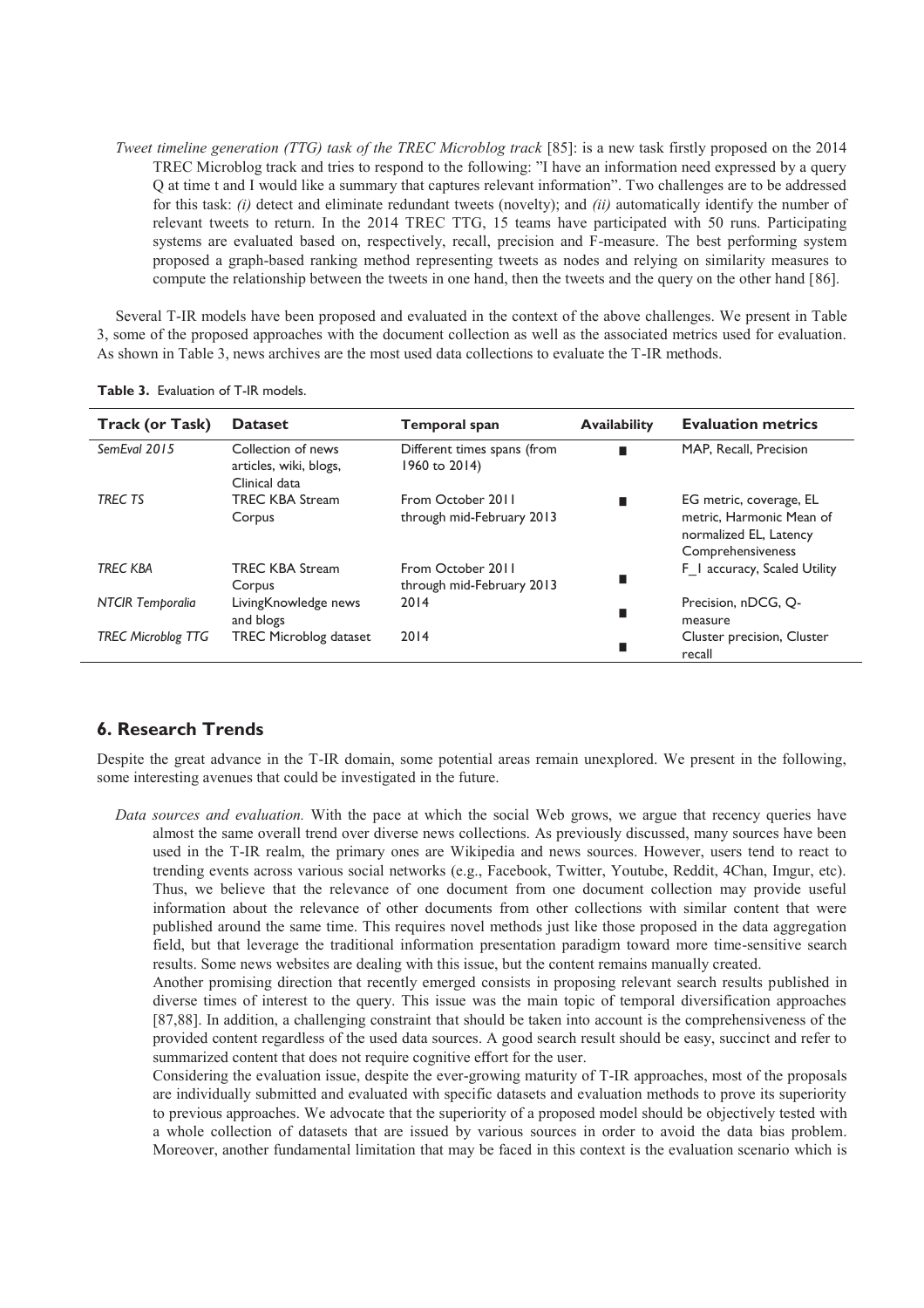unrealistic to some extent. Consider for example the TREC KBA evaluation track, the latter asks the participants to automatically filter the whole time-ordered dataset for the documents that are highly relevant given a list of entities (topics). However, in real time scenarii, a system is not given any future evidence or information about the entities or the events that may occur in future. This is not the case here as far as the system participants may have access to future information such as term statistics over the entire corpus, which would not have been available after the timestamp of a given topic. Needless to say, this issue exists in many real-time documents collections that are based on the Cranfield-style evaluation paradigm [89]. Another concern that is worth emphasizing is the system comparison procedure. Due to the complexity and large volumes of most document collections, the IR systems are facing many other systems engineering issues beyond the proposal of efficient retrieval models, such as choosing the tokenization method, the stemming algorithm, among others. This leads to different systems implementations which make it difficult to compare them only in term of effectiveness. Some of these issues have been addressed by the evaluation-as-a-service model [90], which was firstly implemented at TREC 2013 to address restrictions on data redistribution. The premise of this model is that instead of distributing the document collection, the track organizers provided a service API with which all participants could accomplish the evaluation task. This provides a solution to all the systems engineering issues, and consequently, the participants are only concerned about the retrieval models. However, this solution is not generalized yet and it is only used in the TREC Microblog track. In the same line of research, some interesting research proposed the so-called Living Labs as an attempt to further away from the Cranfield-style evaluation paradigm, and make evaluations more "realistic". The basic idea of living labs for IR is to provide a central and shared data repository and evaluation environment giving researchers the data required to test and evaluate IR models as well as methods and systems [91, 92]. Even though this idea is novel and worth interesting, it has not been operationalized yet for T-IR.

- *Time and Stream analysis.* As previously mentioned, most of T-IR systems are evaluated on news articles and realtime data collections. Most of these datasets are considered as streams, as it is the case for the TREC KBA corpus or Twitter data. Analysing and proposing efficient methods for such data flows is a difficult task. Although many research papers have been proposed for tackling these problems, most of the techniques are either complicated to be implemented or oversimplified that cannot yield reasonable performances in handling such continuous volumes of data [93]. Moreover, as time is the essence in these datasets, it should be thoroughly considered at the three levels discussed in the paper (query, document content and the model). Novel hybrid techniques that are derived from the already existing approaches will be required and they should be designed specifically to gauge with the overflowing news streams.
- *Presentation of time sensitive results.* Displaying relevant and visually compelling temporal results is an interesting means to further enhance the functionality of current T-IR systems. Recently, there has been several attempts into this insight. The Google's news timeline<sup>14</sup> is an example of such applications. The presented news could be explored by time and returned from different news sources. Another similar interesting application is that of Newsmap<sup>15</sup>; that visually reflects the constantly changing landscape of the Google News aggregator. The goal is to provide an accurate visualization tool that divides information into recognizable bands which reveal the underlying patterns in news reporting. The systems show news segments in constant changes around the globe. Nevertheless, these attempts need to be enhanced and studied to assist users seeking for urgent needs or news summaries. This avoids users from exploring pages with complex and lengthy textual descriptions and obfuscating advertisements and graphics [94]. The TREC temporal summarization track as well as the TREC Microblog timeline generation task are suitable tracks that would hopefully allow tackling these issues. However, with the proliferation of mobile devices, new requirements for results presentation are imposed due to the resource-constrained environments of these devices (size of the screen, energy consumption). Unfortunately, progress towards realizing dynamic user exploration techniques has been very limited.
- *Ranking models.* T-IR ranking methods are mostly based on linear combination models. However, most of these methods *(i)* assume the independency of the query terms; and *(ii)* don't take into account the possible dependencies between the considered relevance factors. Though some probabilistic models based on Markov random field [95] account for term proximity, they are not exploiting the temporal information contained in query terms and documents. For instance, people have tended to talk about "Jennifer Lawrence iCloud leak" only after the massive hack of the iCloud celebrity accounts, which happened on August, 2014. That is, there are terms that are highly correlated only on a given period. Computing their scores regarding this information could boost the retrieval effectiveness. For instance, Figure 6 illustrates the temporal distribution of the terms "Jennifer Lawrence", "4chan", "celebrity", "leak" and "iCloud", worldwide in the past 90 days using Google Trends. Figure 6 shows a high correlation on the date "1, September 2014", i.e., after the recent iCloud security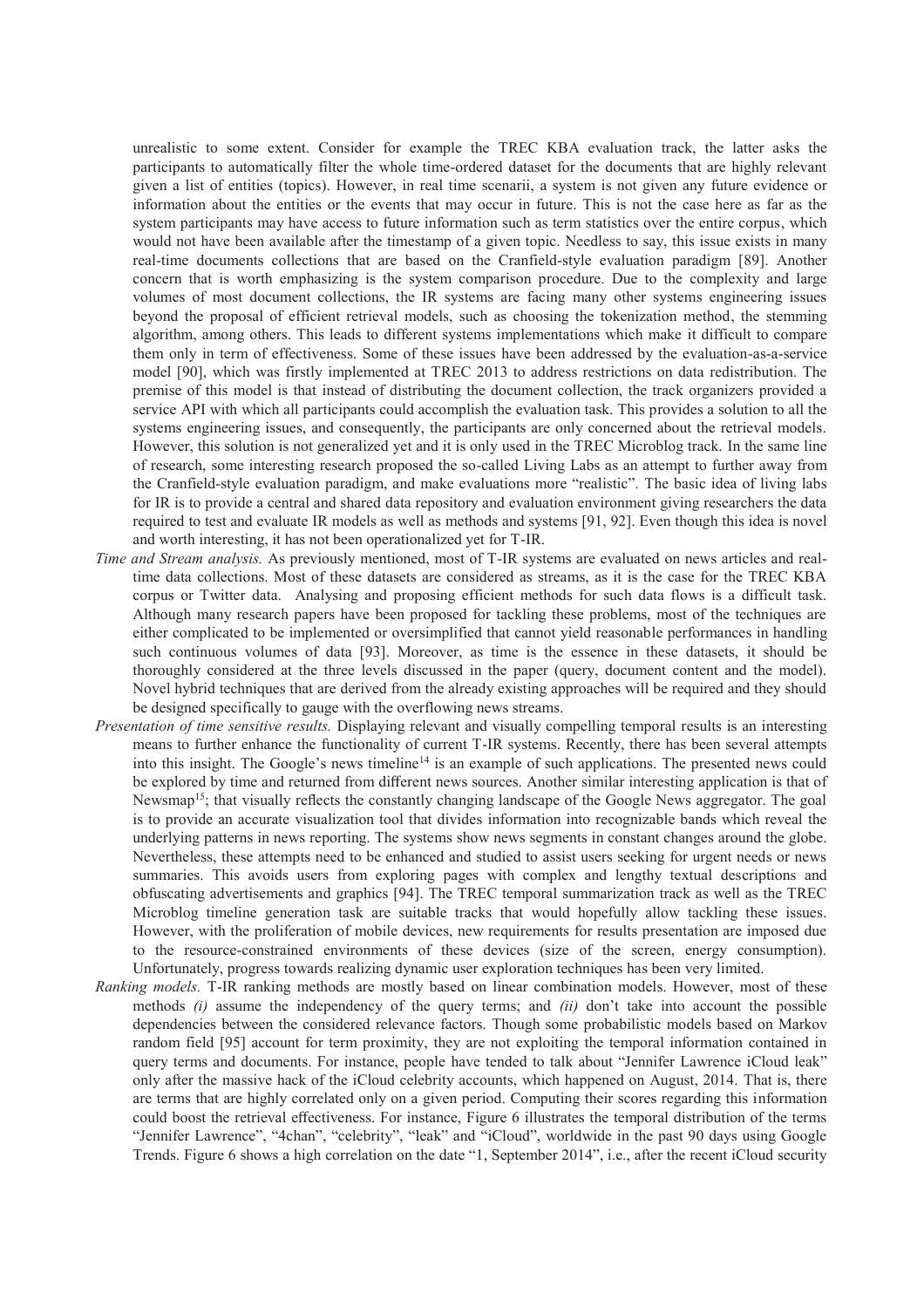breach leading to hundreds of intimate celebrity pictures leaked and posted on *4Chan* website. Such term dependencies have not till yet grasped the interest of the community. This dependency property has been investigated between the relevance dimensions, including the "time" as a factor [4, 5], but the temporal factor was represented by the basic recency relevance criterion. This leads to the assumption that documents, that are topically relevant for all the query terms and published in these bursty time periods, are more likely to be relevant in response to the whole query. Estimating the distribution of the query terms in the document collection considering the terms-temporal dependencies may improve the retrieval effectiveness.



**Figure 6.** Google trend results on the terms "Jennifer Lawrence", "4chan", "celebrity", "leak", accessed on September 2014.

Another interesting line of research that could be tackled is to supplement the standard challenges of adhoc retrieval with issues from topic detection and tracking, temporal summarization, novelty detection and other related area given the resemblance of the proposed models within these tasks. For instance, many models proposed on topic detection and tracking have been successfully applied on temporal summarization. As a matter of fact, unifying those techniques could potentially lead to powerful systems.

 On the other hand, one of the major problems that affect the reproducibility of results and its application on other tasks is the large number of parameters to be tuned in the T-IR models. For instance, computing the time series on a given temporal window may yield completely different results than another timespan. Parameterfree datasets and models may be of benefit in these cases. However, there are many challenges to be overcame before this can be applied on real settings, including diverse data sources and appropriate evaluation protocols, as previously mentioned.

# **7. Conclusion**

Temporal IR is a new emerging research field that aims to enhance the retrieval effectiveness by incorporating temporal characteristics of queries and documents in the core of the IR ranking models. Research directions that have been recently addressed in this concern showed the potential of embedding temporal signals into the ranking process and its effects on the retrieval effectiveness. In this paper, after motivating and presenting a number of examples and scenarios where temporal information could be very useful, we proposed a general categorization of the state-of-the-art research in the community. We have put the focus on three aspects in which time meets directly the IR realm. More particularly, we paid a special attention to work in which time is encompassed on the query level, the document content level and the document ranking level. We have also highlighted the importance of result presentation, in particular timeline visualisation. Recent advances in the areas of social Web search, mobile IR and geo-temporal ranking have also been provided in order to show how temporal and spatial or other relevance factors are jointly considered to account for documents relevance. The choice of these IR fields is not intended to be exhaustive, it is rather an attempt to provide a view of various fields as they thoroughly connect with time. Then, we have reported the leading tracks for the evaluation of time-aware information access models.

The scrutiny of the experience arisen from the state-of-the-art approaches reveals that there is a compelling need to shift these studies towards more targeted generalized frameworks that involve all the IR components. Interesting future work to fill this gap may consist in providing real world documents collections such as query logs or real users' search behaviours to empirically evaluate T-IR models. Another compelling experimental issue is that concerning the evaluation metrics used to assess the quality of the extracted temporal expressions as well as the document results. Most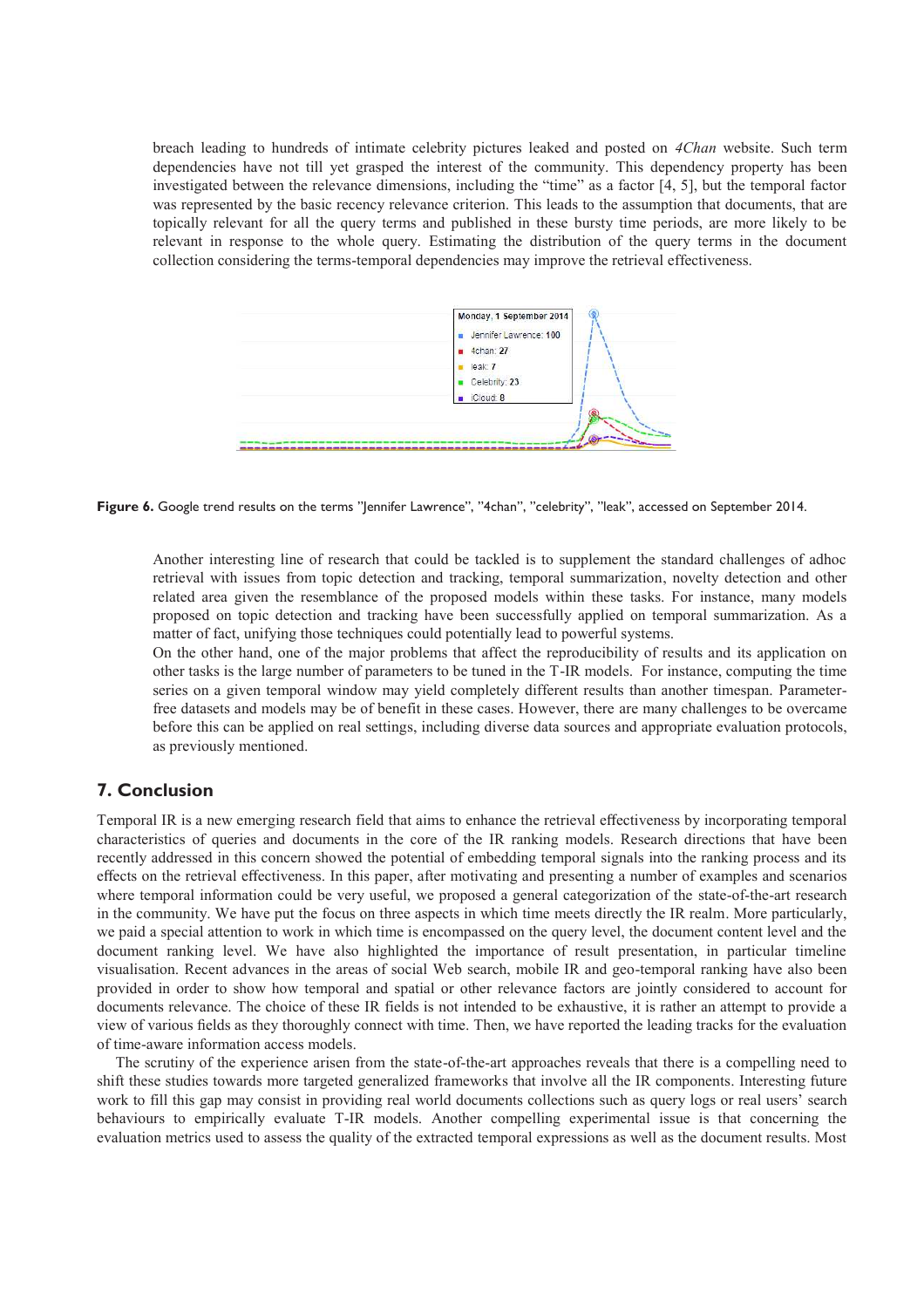of the common methods rely on classical (adaptation) evaluation measures such as precision, recall and F-measure and to some extent ROUGE scores, among others, depending on the domain of the application. For instance, the ROUGE measure which is used for the automatic evaluation of summaries is found to be unable to distinguish between automatic and human summaries. This metric may be inappropriate when a large number of test points is available [96]. Further investigations are needed to study more temporally dependent metrics that consider the time as an important evaluation measure through the whole evaluation process.

## **Acknowledgement**

We thank the anonymous reviewers, whose comments have contributed to important improvements of the paper.

## **Notes**

- 1. http://www.google.com /
- 2. http://en.wikipedia.org/wiki/Time/
- 3. http://www.google.com/trends/hottrends/ (Accessed on March 6, 2015)
- 4. http://heideltime.ifi.uni-heidelberg.de/heideltime/
- 5. http://www.timeml.org/tempeval2/
- 6. http://timeml.org/site/tarsqi/modules/gutime/
- 7. The dataset is publicly available at: http://www.db-net.aueb.gr/GoogleNewsDataset/
- 8. http://www.cbc.ca/news/world/charlie-hebdo-newspaper-shooting-timeline-1.2892399
- 9. http://alt.qcri.org/semeval2015/task4/
- 10. http://www.l3s.de/~gtran/timeline/
- 11. http://alt.qcri.org/semeval2015/
- 12. http://www.trec-ts.org/
- 13. https://sites.google.com/site/ntcirtemporalia/
- 14. https://news.google.com/
- 15. http://newsmap.jp/

### **References**

- [1] Borlund P. The concept of relevance in IR. Journal of the American Society for Information Science and Technology 2003; 54(10):913–25.
- [2] Saracevic T. Relevance: A review of the literature and a framework for thinking on the notion in information science. Part III: Behavior and effects of relevance. Journal of the American Society for Information Science 2007; 58(13):2126–44.
- [3] Taylor AR. User relevance criteria choices and the information search process. Information Processing and Management 2012; 48(1):136–53.
- [4] Eickhoff C, de Vries AP, Collins-Thompson K. Copulas for information retrieval. In: Proceedings of the 36th International ACM SIGIR Conference on Research and Development in Information Retrieval. SIGIR '13; New York, NY, USA: ACM; 2013, p. 663–72.
- [5] Moulahi B, Tamine L, Ben Yahia S. iAggregator: Multidimensional relevance aggregation based on a fuzzy operator. Journal of the Association for Information Science and Technology 2014; 65(10):2062–83.
- [6] Mathews LK, Kanmani SD. A survey on temporal information retrieval systems. International Journal of Computer Applications 2012; 58(4):24–8.
- [7] Alonso O, Gertz M, Baeza-Yates R. On the value of temporal information in information retrieval. SIGIR Forum 2007; 41(2):35–41.
- [8] Joho H, Jatowt A, Roi B. A survey of temporal Web search experience. In: Proceedings of the 22Nd International Conference on World Wide Web Companion. WWW '13 Companion; Geneva, Switzerland: International World Wide Web Conferences Steering Committee; 2013, p. 1101–8.
- [9] Lin S, Jin P, Zhao X, Yue L. Exploiting temporal information in Web search. Expert Syst Appl 2014; 41(2):331–41.
- [10] Alonso O, Baeza-yates R, Strötgen J, Gertz M. Temporal information retrieval: Challenges and opportunities. In: 1st Temporal Web Analytics Workshop at WWW. CEUR Workshop Proceedings; 2011, p. 1–8.
- [11] Campos R, Dias G, Jorge AM, Jatowt A. Survey of temporal information retrieval and related applications. ACM Comput Surv 2014; 47(2):15:1–15:41.
- [12] Yu PS, Li X, Liu B. On the temporal dimension of search. In: Proceedings of the 13th International World Wide Web Conference on Alternate Track Papers & Posters. WWW Alt. '04; New York, NY, USA: ACM; 2004, p.448–9.
- [13] Sanderson M. Test collection based evaluation of information retrieval systems. Foundations and Trends in Information Retrieval 2010;4(4):247–375.
- [14] Baeza-Yates RA, Ribeiro-Neto B. Modern Information Retrieval. Boston, MA, USA: Addison-Wesley Longman Publishing Co., Inc.; 1999.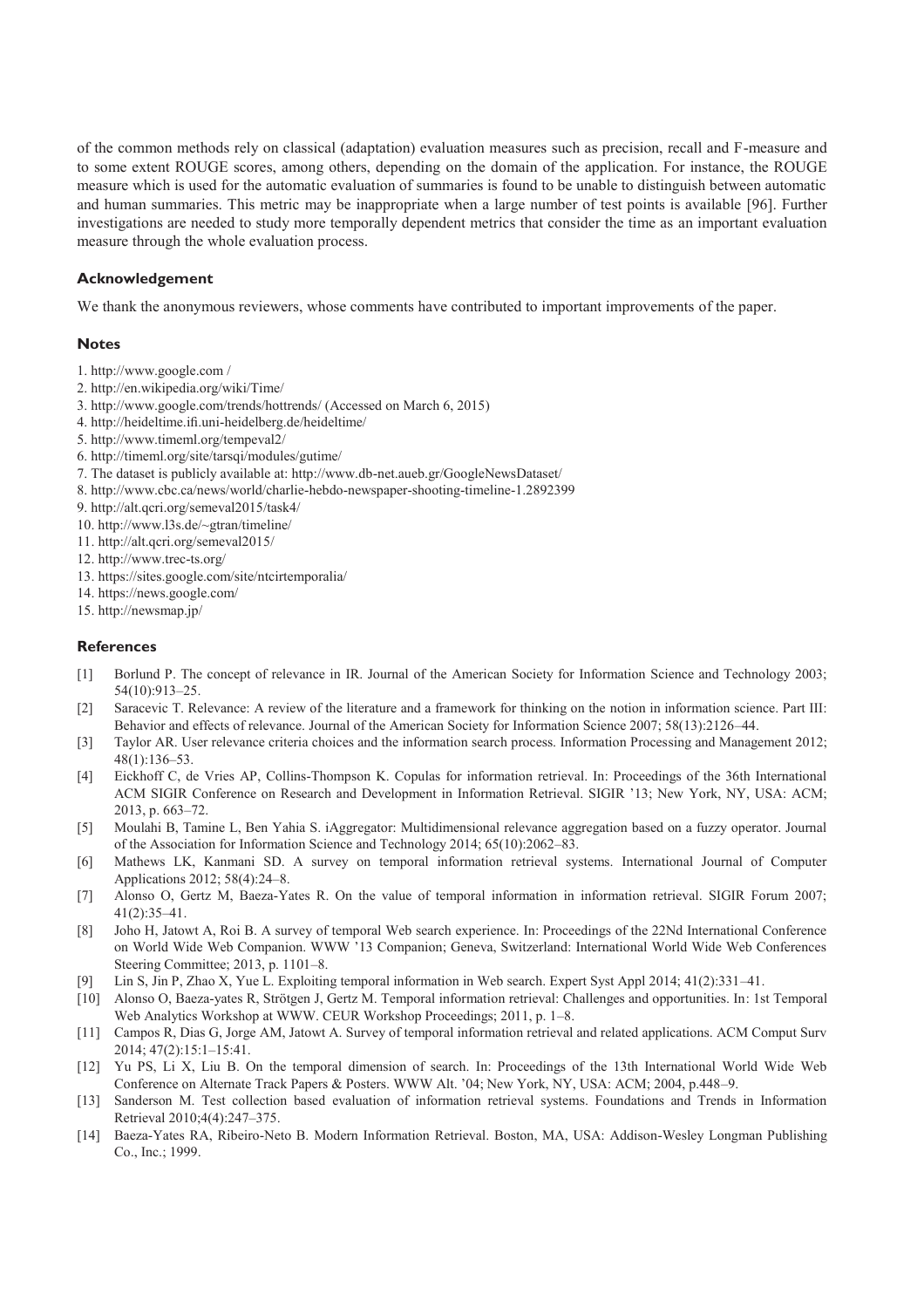- [15] Dong A, Zhang R, Kolari P, Bai J, Diaz F, Chang Y, et al. Time is of the essence: Improving recency ranking using twitter data. In: Proceedings of the 19th International Conference on World Wide Web. WWW '10; New York, NY, USA: ACM; 2010, p. 331–40.
- [16] Amati G, Amodeo G, Gaibisso C. Survival analysis for freshness in microblogging search. In: Proceedings of the 21st ACM International Conference on Information and Knowledge Management. CIKM '12; New York, NY, USA: ACM; 2012, p. 2483–6.
- [17] Metzler D, Jones R, Peng F, Zhang R. Improving search relevance for implicitly temporal queries. In: Proceedings of the 32Nd International ACM SIGIR Conference on Research and Development in Information Retrieval. SIGIR '09; New York, NY, USA: ACM; 2009, p. 700–1.
- [18] Jones R, Diaz F. Temporal profiles of queries. ACM Trans Inf Syst 2007; 25(3).
- [19] Nunes S, Ribeiro C, David G. Use of temporal expressions in Web search. In: Proceedings of the IR Research, 30th European Conference on Advances in Information Retrieval. ECIR'08; Berlin, Heidelberg: Springer-Verlag; 2008, p. 580–4.
- [20] Li X, Croft WB. Time-based language models. In: Proceedings of the Twelfth International Conference on Information and Knowledge Management. CIKM '03; New York, NY, USA: ACM; 2003, p. 469–75.
- [21] Berberich K, Bedathur S, Alonso O, Weikum G. A language modeling approach for temporal information needs. In: Proceedings of the 32Nd European Conference on Advances in Information Retrieval. ECIR'2010; Berlin, Heidelberg: Springer-Verlag; 2010, p. 13–25.
- [22] Rose DE, Levinson D. Understanding user goals in Web search. In: Proceedings of the 13th International Conference on World Wide Web. WWW '04; New York, NY, USA: ACM; 2004, p. 13–9.
- [23] Dakka W, Gravano L, Ipeirotis PG. Answering general time-sensitive queries. IEEE Transactions on Knowledge and Data Engineering 2012; 24(2):220–35.
- [24] Vlachos M, Meek C, Vagena Z, Gunopulos D. Identifying similarities, periodicities and bursts for online search queries. In: Proceedings of the 2004 ACM SIGMOD International Conference on Management of Data. SIGMOD '04; New York, NY, USA: ACM; 2004, p. 131–42.
- [25] Subasic I, Castillo C. The effects of query bursts on Web search. In: Proceedings of the 2010 IEEE/WIC/ACM International Conference on Web Intelligence and Intelligent Agent Technology; vol. 1 of WI-IAT '10. Washington, DC, USA: IEEE Computer Society; 2010, p. 374–81.
- [26] Ginsberg J, Mohebbi M, Patel R, Brammer L, Smolinski M, Brilliant L. Detecting influenza epidemics using search engine query data. Nature 2009; 457:1012–4.
- [27] Diaz F. Integration of news content into Web results. In: Proceedings of the Second ACM International Conference on Web Search and Data Mining. WSDM '09; New York, NY, USA: ACM; 2009, p. 182–91.
- [28] Radinsky K, Svore K, Dumais S, Teevan J, Bocharov A, Horvitz E. Modeling and predicting behavioral dynamics on the Web. In: Proceedings of the 21st International Conference on World Wide Web. WWW '12; New York, NY, USA: ACM; 2012, p. 599–608.
- [29] Chien S, Immorlica N. Semantic similarity between search engine queries using temporal correlation. In: Proceedings of the 14th International Conference on World Wide Web. WWW '05; New York, NY, USA: ACM; 2005, p. 2–11.
- [30] Radinsky K, Agichtein E, Gabrilovich E, Markovitch S. A word at a time: Computing word relatedness using temporal semantic analysis. In: Proceedings of the 20th International Conference on World Wide Web. WWW '11; New York, NY, USA: ACM; 2011, p. 337–46.
- [31] Asur S, Buehrer G. Temporal analysis of Web search query-click data. In: SNA-KDD. Paris, France: ACM Press; 2009, p. 1– 8.
- [32] Ren P, Chen Z, Song X, Li B, Yang H, Ma J. Understanding temporal intent of user query based on time-based query classification. In: Natural Language Processing and Chinese Computing; vol. 400. Springer Berlin Heidelberg; 2013, p. 334– 45.
- [33] Costa M, Couto F, Silva M. Learning temporal-dependent ranking models. In: Proceedings of the 37th International ACM SIGIR Conference on Research and Development in Information Retrieval. SIGIR '14; New York, NY, USA: ACM; 2014, p. 757–66.
- [34] Strötgen J, Gertz M. Multilingual and cross-domain temporal tagging. Language Resources and Evaluation 2013; 47(2):269– 98.
- [35] Verhagen M, Saurí R, Caselli T, Pustejovsky J. Semeval-2010 task 13: Tempeval-2. In: Proceedings of the 5th International Workshop on Semantic Evaluation. SemEval '10; Stroudsburg, PA, USA: Association for Computational Linguistics; 2010, p. 57–62.
- [36] Pustejovsky J, Verhagen M. Semeval-2010 task 13: Evaluating events, time expressions, and temporal relations (tempeval-2). In: Proceedings of the Workshop on Semantic Evaluations: Recent Achievements and Future Directions. DEW '09; Stroudsburg, PA, USA: Association for Computational Linguistics; 2009, p. 112–6.
- [37] UzZaman N, Llorens H, Allen JF, Derczynski L, Verhagen M, Pustejovsky J. Tempeval-3: Evaluating events, time expressions, and temporal relations. CoRR 2012;abs/1206.5333.
- [38] Wang P, Berry MW, Yang Y. Mining longitudinal Web queries: Trends and patterns. J. Am. Soc. Inf. Sci. Technol. 2003; 54(8):743–58.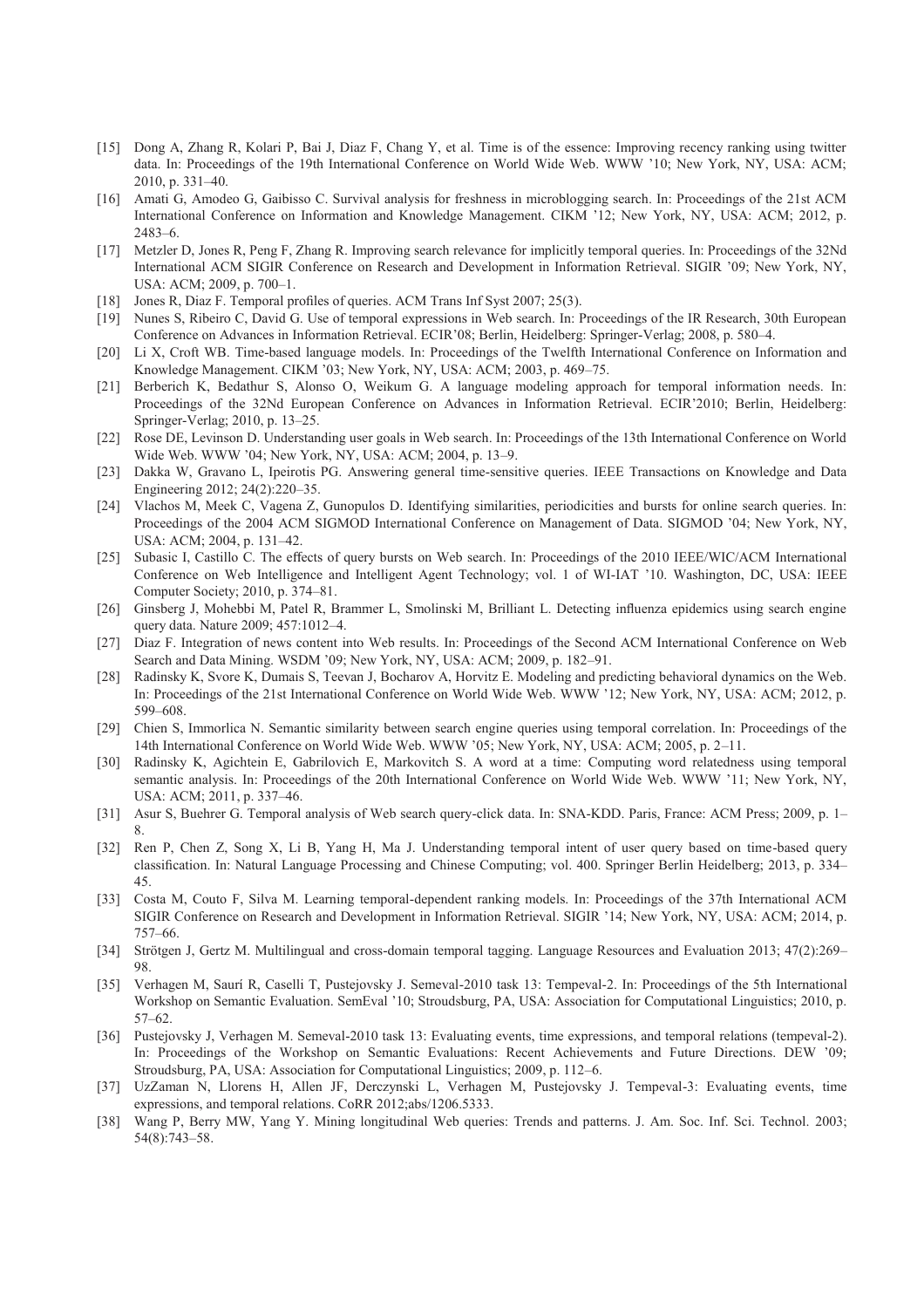- [39] Kulkarni A, Teevan J, Svore KM, Dumais ST. Understanding temporal query dynamics. In: Proceedings of the Fourth ACM International Conference on Web Search and Data Mining. WSDM '11; New York, NY, USA: ACM; 2011, p. 167–76.
- [40] Efron M. Linear time series models for term weighting in information retrieval. Journal of the Association for Information Science and Technology 2010; 61(7):1299–312.
- [41] Radinsky K, Svore KM, Dumais ST, Shokouhi M, Teevan J, Bocharov A, et al. Behavioral dynamics on the Web: Learning, modeling, and prediction. ACM Trans Inf Syst 2013; 31(3):16:1–16:37.
- [42] Campos R, Dias G, Jorge AM, Nunes C. GTE-Rank: Searching for implicit temporal query results. In: Proceedings of the 23rd ACM International Conference on Conference on Information and Knowledge Management. CIKM '14; New York, NY, USA: ACM; 2014, p. 2081–3.
- [43] Lin S, Jin P, Zhao X, Yue L. Tase: A time-aware search engine. In: Proceedings of the 21st ACM International Conference on Information and Knowledge Management. CIKM '12; New York, NY, USA: ACM; 2012, p. 2713–5.
- [44] Harper S, Chen AQ. Web accessibility guidelines: A lesson from the evolving Web. World Wide Web 2012; 15:1–28.
- [45] Perkiö J, Buntine W, Tirri H. A temporally adaptive content-based relevance ranking algorithm. In: Proceedings of the 28th Annual International ACM SIGIR Conference on Research and Development in Information Retrieval. SIGIR '05; New York, NY, USA: ACM; 2005, p. 647–8.
- [46] Karkali M, Rousseau F, Ntoulas A, Vazirgiannis M. Using temporal IDF for efficient novelty detection in text streams. CoRR 2014;abs/1401.1456.
- [47] Aji A, Wang Y, Agichtein E, Gabrilovich E. Using the past to score the present: Extending term weighting models through revision history analysis. In: Proceedings of the 19th ACM International Conference on Information and Knowledge Management. CIKM '10; New York, NY, USA: ACM; 2010, p. 629–38.
- [48] Nunes S, Ribeiro C, David G. Term weighting based on document revision history. JASIST 2011;62(12):2471–8.
- [49] Kim HD, Nikitin D, Zhai C, Castellanos M, Hsu M. Information retrieval with time series query. In: Proceedings of the 2013 Conference on the Theory of Information Retrieval. ICTIR '13; New York, NY, USA: ACM; 2013, p. 14:56.
- [50] Nunes S. Exploring Temporal Evidence in Web Information Retrieval. In: MacFarlane A, Azzopardi L, Ounis I, editors. BCS IRSG Symposium Future Directions in Information Access (FDIA 2007). BCS IRSG; 2007, p. 44–50.
- [51] Shokouhi M. Detecting seasonal queries by time-series analysis. In: Proceedings of the 34th International ACM SIGIR Conference on Research and Development in Information Retrieval. SIGIR '11; New York, NY, USA: ACM; 2011, p. 1171–2.
- [52] Jabeur LB, Tamine L, Boughanem M. Featured tweet search: Modeling time and social influence for microblog retrieval. In: 2012 IEEE/WIC/ACM International Conferences on Web Intelligence. IEEE Computer Society; 2012, p. 166–73.
- [53] Diaz F, Dumais ST, Efron M, Radinsky K, de Rijke M, Shokouhi M. In: SIGIR 2013 workshop on time aware information access (#TAIA2013). In: SIGIR. 2013.
- [54] Diaz F, Hauff C, Murdock V, de Rijke M, Shokouhi M. Sigir 2014 workshop on temporal, social and spatially-aware information access (#TAIA2014). In: SIGIR. ACM; 2014.
- [55] Teevan J, Ramage D, Morris MR. #twittersearch: A comparison of microblog search and Web search. In: Proceedings of the Fourth ACM International Conference on Web Search and Data Mining. WSDM '11; New York, NY, USA: ACM; 2011, p. 35–44.
- [56] Efron M, Lin J, He J, de Vries AP. Temporal feedback for tweet search with non-parametric density estimation. In: Proceedings of the 37th International ACM SIGIR Conference on Research and Development in Information Retrieval. SIGIR '14; ACM; 2014, p. 33–42.
- [57] Elsweiler D, Harvey M. Engaging and maintaining a sense of being informed: Understanding the tasks motivating twitter search. Journal of the Association for Information Science and Technology 2015; 66(2):264–81.
- [58] Wang S, Lu K, Lu X, Wang B. Query dependent time-sensitive ranking model for microblog search. In: Web Technologies and Applications; vol. 8709 of Lecture Notes in Computer Science. Springer International Publishing; 2014, p. 644–51.
- [59] Cao Z, Qin T, Liu TY, Tsai MF, Li H. Learning to rank: From pairwise approach to listwise approach. In: Proceedings of the 24th International Conference on Machine Learning. ICML '07; New York, NY, USA: ACM; 2007, p. 129–36.
- [60] Miyanishi T, Seki K, Uehara K. Time-aware latent concept expansion for microblog search. In: Proceedings of the Eighth International Conference on Weblogs and Social Media. ICWSM'2014; the AAAI Press; 2014.
- [61] Wei CP, Lee YH, Chiang YS, Chen CT, Yang CC. Exploiting temporal characteristics of features for effectively discovering event episodes from news corpora. Journal of the Association for Information Science and Technology 2014; 65(3):621–34.
- [62] Osborne M, Petrovic S, McCreadie R, Macdonald C, Ounis I. Bieber no more: First story detection using Twitter and Wikipedia. In: SIGIR 2012 Workshop on Time-aware Information Access (#TAIA2012). ACM; 2012.
- [63] Whiting S, Jose J, Alonso O. Wikipedia as a time machine. In: Proceedings of the Companion Publication of the 23rd International Conference on World Wide Web Companion. WWW Companion '14; Geneva, Switzerland: International World Wide Web Conferences Steering Committee; 2014, p. 857–62.
- [64] Göbölös-Szabó J, Benczur AA. Temporal wikipedia search by edits and linkage. In: SIGIR 2013 workshop on temporal, social and spatially-aware information access (#TAIA2013). ACM; 2013.
- [65] Zhang L, Tang J, Zhang M. Integrating temporal usage pattern into personalized tag prediction. In: Web Technologies and Applications; vol. 7235 of Lecture Notes in Computer Science. Springer Berlin Heidelberg; 2012, p. 354–65.
- [66] Khodaei A, Alonso O. Temporally-aware signals for social search. In: SIGIR 2012 workshop on temporal, social and spatiallyaware information access (#TAIA2012). ACM; 2012.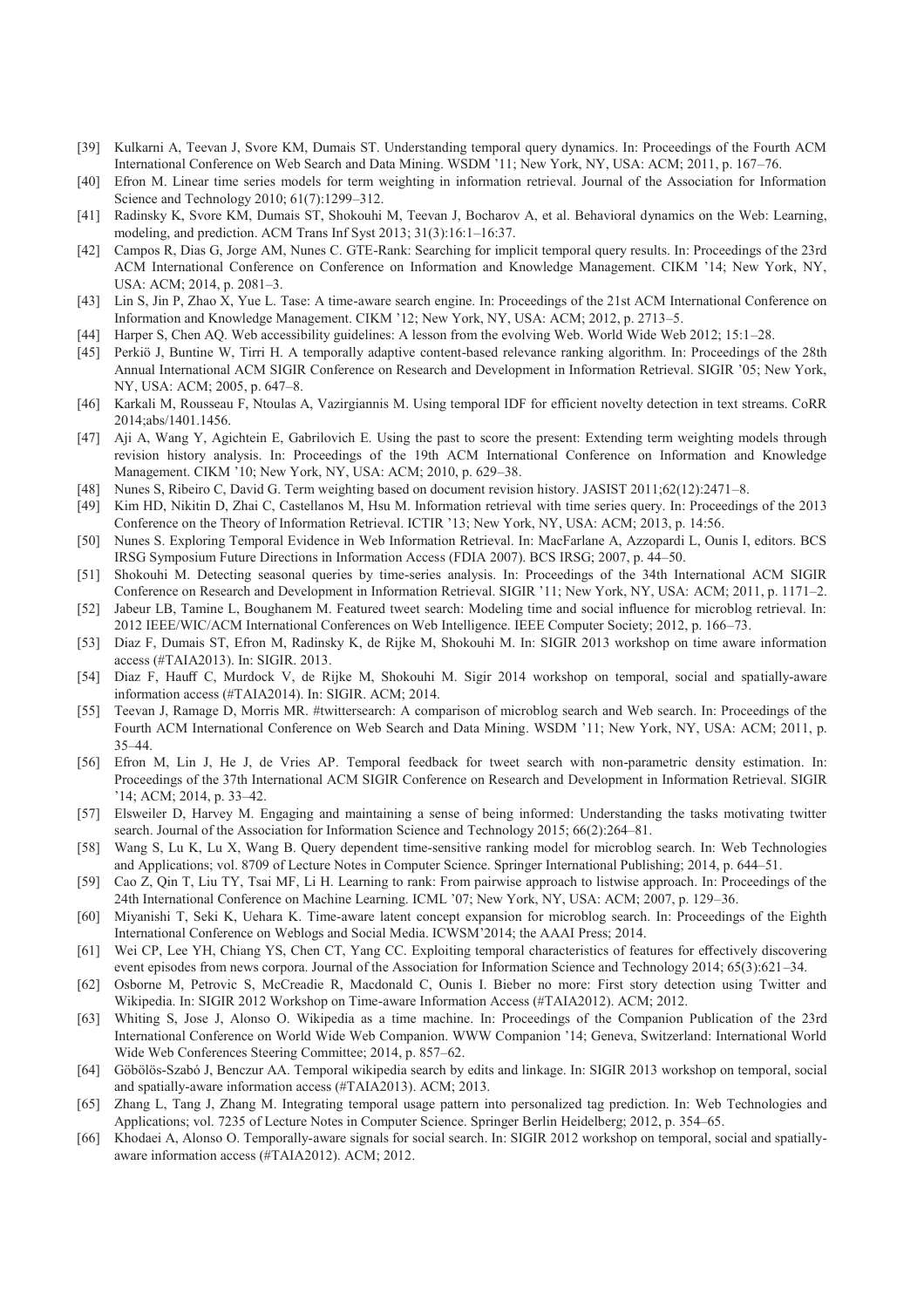- [67] Inagaki Y, Sadagopan N, Dupret G, Dong A, Liao C, Chang Y, et al. Session based click features for recency ranking. In: Proceedings of the Twenty-Fourth AAAI Conference on Artificial Intelligence. AAAI 2010; AAAI Press; 2010.
- [68] Badache I, Boughanem M. Harnessing social signals to enhance a search. In: 2014 IEEE/WIC/ACM International Joint Conferences on Web Intelligence (WI) and Intelligent Agent Technologies (IAT). 2014, p. 303–9.
- [69] Yau SS, Liu H, Huang D, Yao Y. Situation-aware personalized information retrieval for mobile internet. In: Proceedings of the 27th Annual International Conference on Computer Software and Applications. Washington, DC, USA: IEEE Computer Society; 2003.
- [70] Göker A, Myrhaug H. Evaluation of a mobile information system in context. Inf Process Manage 2008; 44(1):39–65.
- [71] Church K, Smyth B. Understanding the intent behind mobile information needs. In: Proceedings of the 14th International Conference on Intelligent User Interfaces. IUI '09; New York, NY, USA: ACM; 2009, p. 247–56.
- [72] Teevan J, Karlson A, Amini S, Brush AJB, Krumm J. Understanding the importance of location, time, and people in mobile local search behavior. In: Proceedings of the 13th International Conference on Human Computer Interaction with Mobile Devices and Services. MobileHCI '11; New York, NY, USA: ACM; 2011, p. 77–80.
- [73] Strötgen J, Gertz M. Proximity<sup>2</sup>-aware ranking for textual, temporal, and geographic queries. In: Proceedings of the 22Nd ACM International Conference on Conference on Information and Knowledge Management. CIKM '13; New York, NY, USA: ACM; 2013, p. 739–44.
- [74] Mishra A, Milchevski D, Berberich K. Vocabulary-based re-ranking for geographic and temporal searching at NTCIR geotime task. In: Proceedings of the 8th NTCIR Workshop Meeting on Evaluation of Information Access Technologies (NTCIR-8). National Institute of Informatics; 2010, p. 181184.
- [75] Daoud M, Huang JX. Modeling geographic, temporal, and proximity contexts for improving geotemporal search. Journal of the American Society for Information Science and Technology 2013; 64(1):190–212.
- [76] Strötgen J, Gertz M. Timetrails: A system for exploring spatio-temporal information in documents. In: Proc VLDB Endow 2010; 3(1-2):1569–72.
- [77] Li J, Cardie C. Timeline generation: Tracking individuals on twitter. In: Proceedings of the 23rd International Conference on World Wide Web. WWW '14; New York, NY, USA: ACM; 2014, p. 643–52.
- [78] Tran GB, Tran TA, Tran NK, Alrifai M, Kanhabua N. Leveraging learning to rank in an optimization framework for timeline summarization. In: SIGIR 2013 workshop on temporal, social and spatially-aware information access (#TAIA2013). ACM; 2013.
- [79] Zhang C, Xu W, Meng F, Li H, Wu T, Xu L. The information extraction systems of PRIS at temporal summarization track. In: Text Retrieval Conference (TREC). NIST; 2013.
- [80] Frank JR, Kleiman-Weiner M, Roberts DA, Niu F, Zhang C, Re C, et al. Building an Entity-Centric Stream Filtering Test Collection for TREC 2012. In: Proceedings of the Text REtrieval Conference (TREC). NIST; 2012.
- [81] Abbes R, Pinel-Sauvagnat K, Hernandez N, Boughanem M. IRIT at TREC KBA 2014. In: Text REtrieval Conference (TREC). NIST; 2014.
- [82] Joho H, Jatowt A, Blanco R. NTCIR Temporalia: A test collection for temporal information access research. In: Proceedings of the Companion Publication of the 23rd International Conference on World Wide Web Companion. WWW Companion '14; 2014, p. 845–50.
- [83] Yu H, Kang X, Ren F. TUTA1 at the NTCIR-11 Temporalia task. In: Proceedings of the NTCIR-11 Conference. 2014.
- [84] Joho Y, Jatowt A, R. Blanco HN, Yamamoto S. Overview of NTCIR-11 temporal information access (Temporalia) task. In: Proceedings of the NTCIR-11 Conference. 2014.
- [85] Lin J, Efron M, Wang Y, Sherman G. Overview of the TREC-2014 Microblog track. In: Proceedings of the Text REtrieval Conference (TREC). NIST; 2014.
- [86] Zhang G, Yang Z, Si S. EBJUT at TREC 2014 microblog track. In: Proceedings of the Text REtrieval Conference (TREC). NIST; 2014.
- [87] Nguyen TN, Kanhabua N. Leveraging dynamic query subtopics for time-aware search result diversification. In: Advances in Information Retrieval - 36th European Conference on IR research, ECIR 2014; vol. 8416. Springer; 2014, p. 222–34.
- [88] Berberich K, Bedathur S. Temporal diversification of search results. In: SIGIR 2013 workshop on temporal, social and spatially-aware information access (#TAIA2013). ACM; 2013.
- Harman D. Information Retrieval Evaluation. 1st ed.; Morgan & Claypool Publishers; 2011.
- [90] Lin J, Efron M. Evaluation as a service for information retrieval. SIGIR Forum 2013;47(2):8–14.
- [91] Kelly D, Dumais S, Pedersen JO. Evaluation challenges and directions for information-seeking support systems. Computer 2009;42(3):60–6.
- [92] Azzopardi L, Balog K. Towards a living lab for information retrieval research and development: A proposal for a living lab for product search tasks. In: Proceedings of the Second International Conference on Multilingual and Multimodal Information Access Evaluation. CLEF'11; Berlin, Heidelberg: Springer-Verlag; 2011, p. 26–37.
- [93] Hong L, Ahmed A, Gurumurthy S, Smola AJ, Tsioutsiouliklis K. Discovering geographical topics in the twitter stream. In: Proceedings of the 21st International Conference on World Wide Web. WWW '12; New York, NY, USA: ACM; 2012, p. 769–78.
- [94] Mishra A, Milchevski D, Berberich K. Linking wikipedia events to past news. In: SIGIR 2014 workshop on temporal, social and spatially-aware information access (#TAIA2014). ACM; 2014.